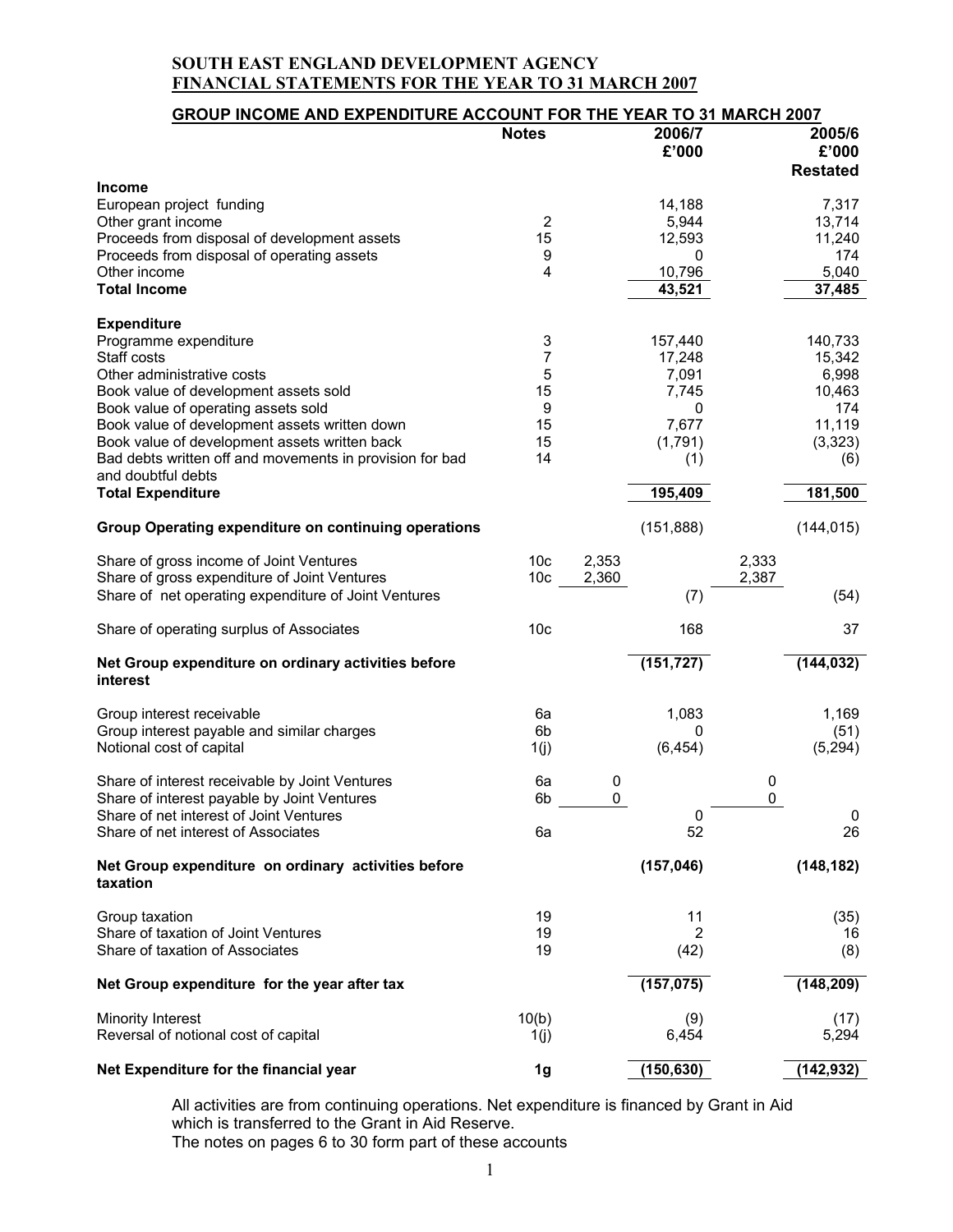#### **GROUP STATEMENT OF RECOGNISED GAINS AND LOSSES FOR THE YEAR TO 31 MARCH 2007**

|                                                           | <b>Notes</b> | 2006/7<br>£'000 | 2005/6<br>£'000<br><b>Restated</b> |
|-----------------------------------------------------------|--------------|-----------------|------------------------------------|
| Unrealised surplus on revaluation of Development Assets   | 15           | 540             | 3,074                              |
| Prior Year adjustment<br>Increase in Grant in Aid Reserve | 1g           | 10,047          | 0                                  |
| Total gains recognised for the year                       |              | 10,587          | 3,074                              |

The prior period adjustment in 2006/7 relates to a change in the Agency now accounting for Grant in Aid on a cash basis. Such finance had previously been accounted for on an accruals basis and £10,047,000 had been included as a creditor in the years ended 31 March 2006 and 31March 2007. Following a change in Accounting Policy ( as detailed in note 1), the prior period's results have now been restated.

All gains and losses relate to continuing operations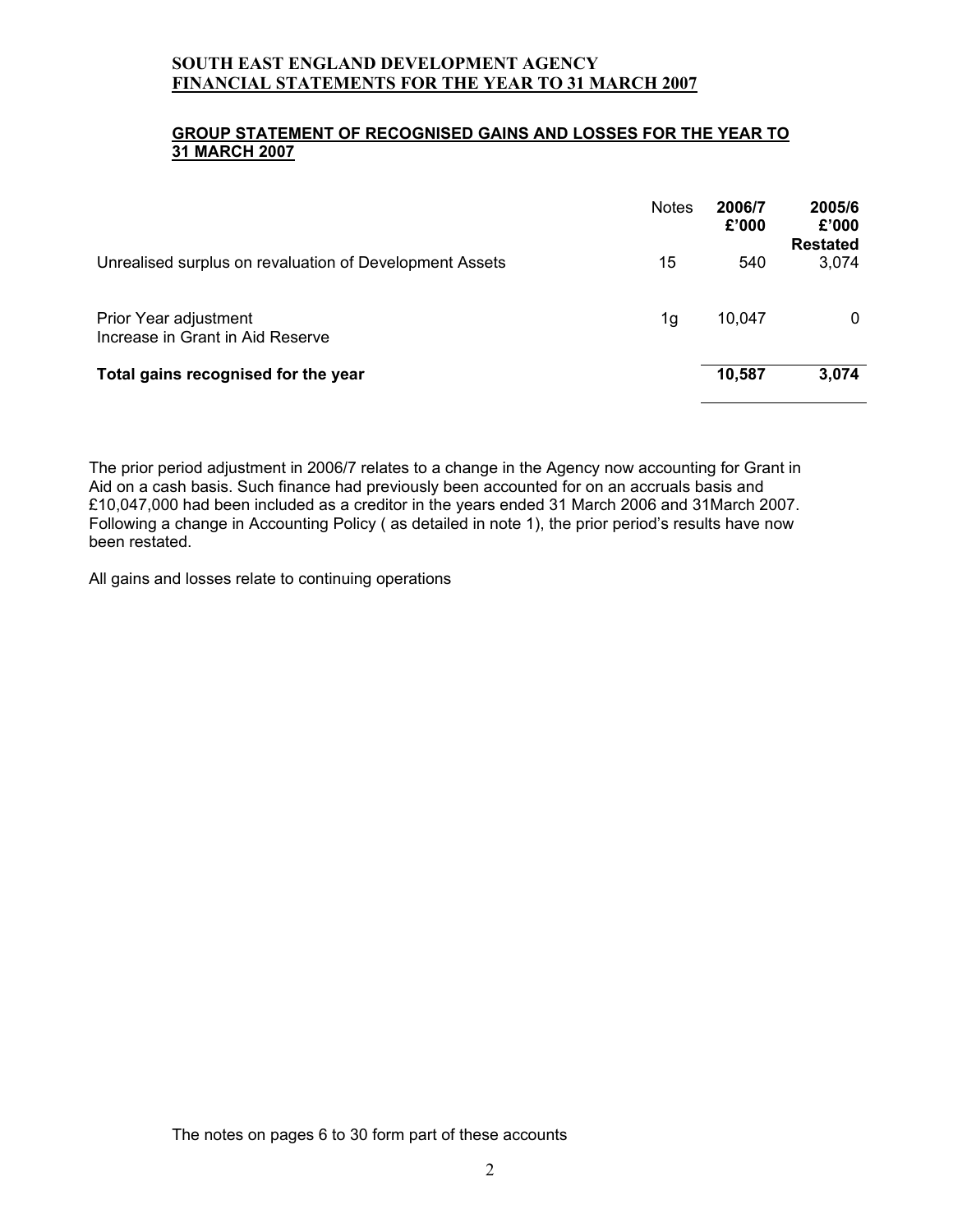### **GROUP BALANCE SHEET AS AT 31 MARCH 2007**

|                                                         | <b>Notes</b>    | 2006/7<br>£'000 | <b>Restated</b><br>2005/6<br>£'000 |
|---------------------------------------------------------|-----------------|-----------------|------------------------------------|
| <b>FIXED ASSETS</b>                                     |                 |                 |                                    |
| Intangible operating assets                             | 8               | 0               | 0                                  |
| Tangible operating assets                               | 9               | 873             | 1,083                              |
| Investments in Joint Ventures                           | 10 <sub>c</sub> |                 |                                    |
| - Share of gross assets                                 |                 | 8,709           | 7,818                              |
| - Share of gross liabilities                            |                 | (8, 473)        | (7, 540)                           |
| <b>Investments in Associates</b>                        | 10 <sub>c</sub> | 208             | 52                                 |
| Long term loans                                         | 16              | 99              | 147                                |
|                                                         |                 | 1,416           | 1,560                              |
|                                                         |                 |                 |                                    |
| Debtors due after one year                              | 11              | 8,885           | 8,947                              |
|                                                         |                 |                 |                                    |
| <b>CURRENT ASSETS</b><br>Stock of development assets    | 15              | 174,327         | 165,748                            |
| Debtors due within one year                             | 11              | 22,366          | 28,207                             |
| Cash at bank and in hand                                | 20              | 34,771          | 17,791                             |
|                                                         |                 |                 |                                    |
|                                                         |                 | 231,464         | 211,746                            |
| <b>CREDITORS:</b> due within one year                   | 12              | (42, 176)       | (33, 701)                          |
| <b>NET CURRENT ASSETS</b>                               |                 | 189,288         | 178,045                            |
| <b>TOTAL ASSETS LESS CURRENT</b>                        |                 | 199,589         | 188,552                            |
| <b>LIABILITIES</b>                                      |                 |                 |                                    |
| <b>CREDITORS:</b> due after one year                    | 12              | (9,083)         | (5,308)                            |
|                                                         |                 |                 |                                    |
| <b>PROVISIONS FOR LIABILITIES AND</b><br><b>CHARGES</b> | 13              | (4,500)         | (4,600)                            |
| TOTAL ASSETS LESS TOTAL LIABILITIES                     |                 | 186,006         | 178,644                            |
| <b>RESERVES</b>                                         |                 |                 |                                    |
|                                                         |                 |                 |                                    |
| <b>Government Grant</b>                                 | 17              | 186,250         | 178,597                            |
| <b>Minority Interest</b>                                | 10 <sub>b</sub> | (244)           | 47                                 |
|                                                         |                 | 186,006         | 178,644                            |
| Pam Alexander<br>James E Brathwaite CBE                 |                 |                 |                                    |

Chairman Chief Executive and Accounting Officer Date Date Date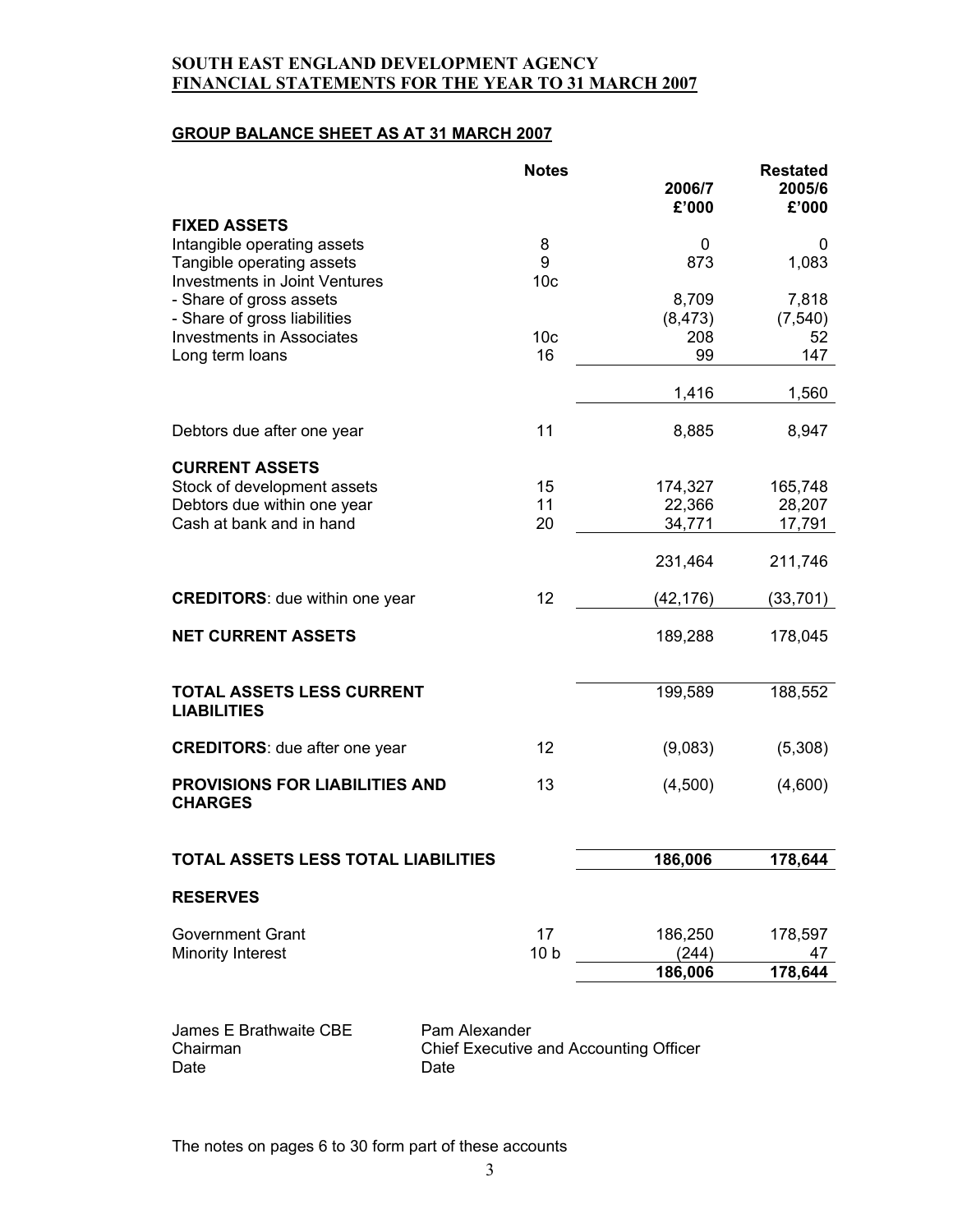## **AGENCY BALANCE SHEET AS AT 31 MARCH 2007**

|                                                         | <b>Notes</b>                                            | 2006/7<br>£'000 | <b>Restated</b><br>2005/6<br>£'000 |
|---------------------------------------------------------|---------------------------------------------------------|-----------------|------------------------------------|
| <b>FIXED ASSETS</b>                                     |                                                         |                 |                                    |
| Intangible operating assets                             | 8                                                       | 0               | 0                                  |
| Tangible operating assets                               | 9                                                       | 872             | 1,083                              |
| Investments in Subsidiary undertakings                  | 10 <sub>b</sub>                                         | (969)           | 192                                |
| <b>Investments in Joint Ventures</b>                    | 10 <sub>b</sub>                                         | 236             | 278                                |
| <b>Investments in Associates</b>                        | 10 <sub>b</sub>                                         | 208             | 52                                 |
| Long term loans                                         | 16                                                      | 99              | 147                                |
|                                                         |                                                         | 446             | 1,752                              |
| Debtors due after one year                              | 11                                                      | 8,885           | 8,947                              |
| <b>CURRENT ASSETS</b>                                   |                                                         |                 |                                    |
| Stock of development assets                             | 15                                                      | 174,327         | 165,748                            |
| Debtors due within one year                             | 11                                                      | 14,663          | 24,779                             |
| Cash at bank and in hand                                | 20                                                      | 34,113          | 15,243                             |
|                                                         |                                                         |                 |                                    |
|                                                         |                                                         | 223,103         | 205,770                            |
| <b>CREDITORS:</b> due within one year                   | 12                                                      | (41, 684)       | (33, 272)                          |
| <b>NET CURRENT ASSETS</b>                               |                                                         | 181,419         | 172,498                            |
| <b>TOTAL ASSETS LESS CURRENT</b><br><b>LIABILITIES</b>  |                                                         | 190,750         | 183,197                            |
| <b>CREDITORS:</b> due after one year                    | 12                                                      | (0)             | (0)                                |
| <b>PROVISIONS FOR LIABILITIES AND</b><br><b>CHARGES</b> | 13                                                      | (4,500)         | (4,600)                            |
| <b>TOTAL ASSETS LESS TOTAL LIABILITIES</b>              |                                                         | 186,250         | 178,597                            |
|                                                         |                                                         |                 |                                    |
| <b>RESERVES</b>                                         |                                                         |                 |                                    |
| <b>Government Grant</b>                                 | 17                                                      | 186,250         | 178,597                            |
|                                                         |                                                         | 186,250         | 178,597                            |
| James E Brathwaite CBE<br>Chairman                      | Pam Alexander<br>Chief Executive and Accounting Officer |                 |                                    |
|                                                         |                                                         |                 |                                    |

Date Date Date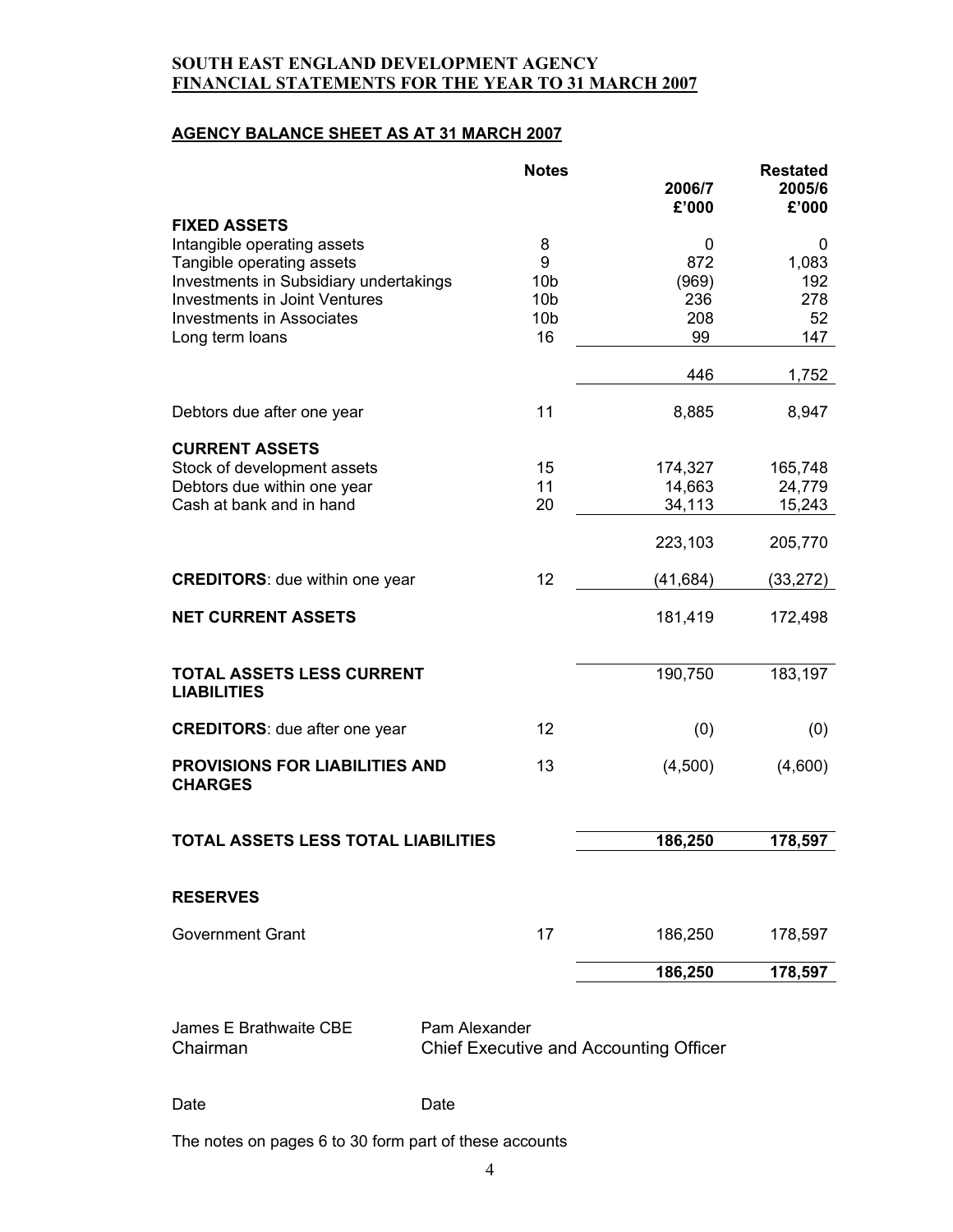# **GROUP CASH FLOW STATEMENT FOR THE YEAR TO 31 MARCH 2007**

|                                                                                                                               | <b>Notes</b>         | 2006/7<br>£'000 | 2006/7<br>£'000 | <b>Restated</b><br>2005/6<br>£'000 | <b>Restated</b><br>2005/6<br>£'000 |
|-------------------------------------------------------------------------------------------------------------------------------|----------------------|-----------------|-----------------|------------------------------------|------------------------------------|
| <b>Operating Activities</b>                                                                                                   |                      |                 |                 |                                    |                                    |
| <b>NET CASH OUTFLOW FROM</b><br><b>OPERATING ACTIVITIES</b>                                                                   | 18                   |                 | (142, 773)      |                                    | (169, 228)                         |
| <b>RETURNS ON INVESTMENTS AND</b><br><b>SERVICING OF FINANCE</b><br>Interest Received<br>Interest payable and similar charges | 6a<br>6 <sub>b</sub> |                 | 1135<br>0       |                                    | 1,169<br>(51)                      |
| <b>CAPITAL EXPENDITURE AND</b><br><b>FINANCIAL INVESTMENT</b>                                                                 |                      |                 |                 |                                    |                                    |
| Purchase of tangible operating assets<br>Long term loan repayments                                                            | 9<br>16              | (441)<br>48     |                 | (300)<br>35                        |                                    |
| Proceeds on disposal of fixed<br>operating assets<br>Cash outflow from capital expenditure<br>Corporation Tax refund          | 9                    | 0               | (393)<br>11     | 174                                | (91)                               |
| <b>FINANCING</b><br>Grant received for capital additions of<br>Development assets                                             | 15                   | 21,670          |                 | 50,589                             |                                    |
| Grant applied to capital additions of<br>operating assets                                                                     | 9                    | 441             |                 | 300                                |                                    |
|                                                                                                                               |                      |                 | 22,111          |                                    | 50,889                             |
| <b>Grant in Aid Received</b>                                                                                                  |                      |                 | 136,889         |                                    | 123,677                            |
| <b>INCREASE IN CASH</b>                                                                                                       | 20                   |                 | 16,980          |                                    | 6,365                              |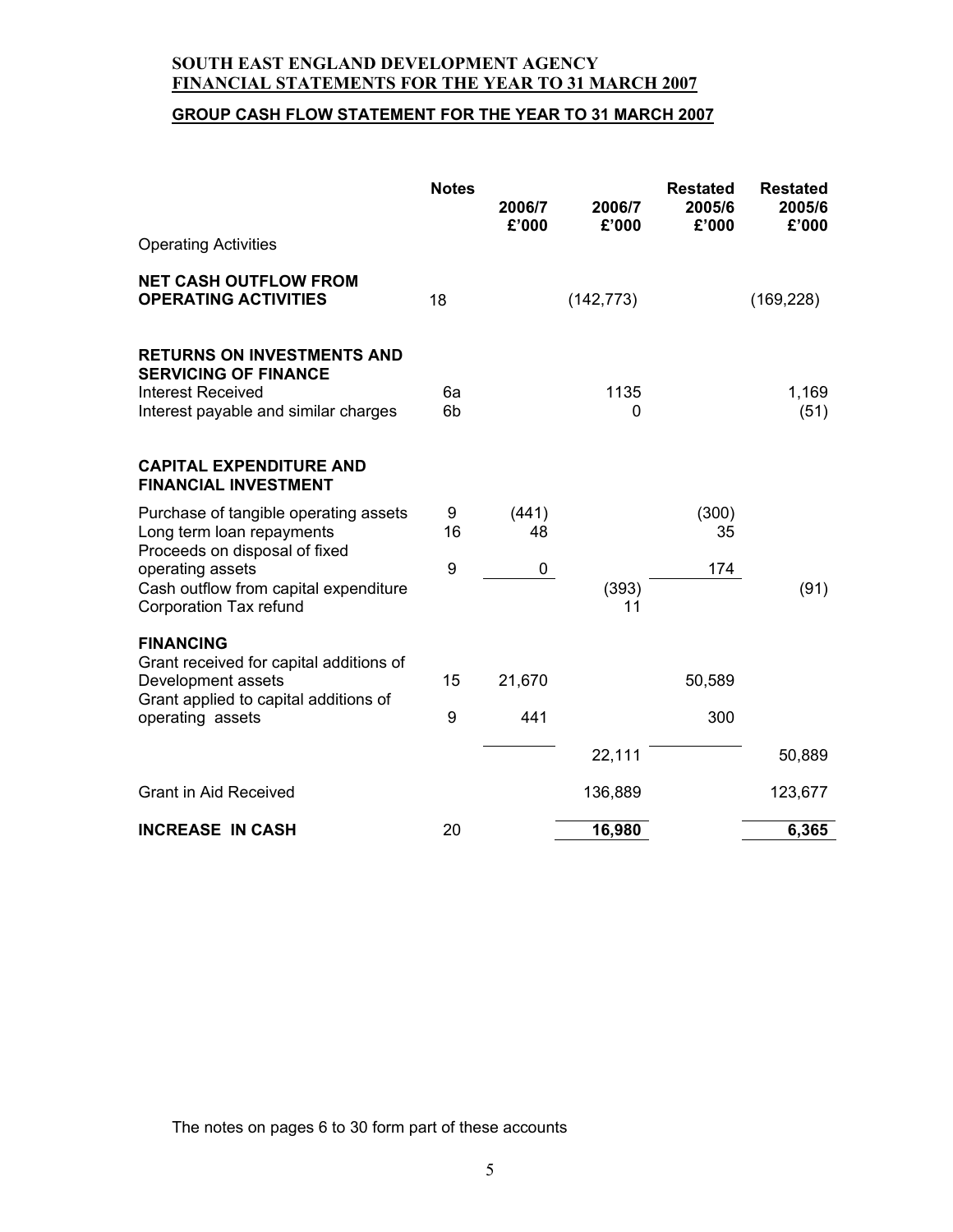#### **NOTES TO THE ACCOUNTS**

#### **Accounting Policies**

#### **1 (a) Accounting Conventions**

These financial statements have been prepared in accordance with the 2006-07 Financial Reporting Manual as issued by the Treasury. They are in a form directed by the Secretary of State for the Department of Trade and Industry, with the approval of the Treasury, in accordance with the Regional Development Agencies Act 1998.

These financial statements are prepared using the historical cost convention modified by the inclusion of development assets at their value to the business by reference to their current value.

The financial statements have been prepared in accordance with generally accepted accounting principles in the United Kingdom (UK GAAP), the Companies Act requirements, the disclosure and accounting requirements contained in HM Treasury's Fees and Charges Guide, the accounting and disclosure requirements given in Government Accounting and in the Financial Reporting Manual (FReM), insofar as these are appropriate to the Agency and are in force for the financial year for which the statements are prepared.

#### **(b) Basis of Consolidation**

The consolidated Financial Statements incorporate those of the Agency and its subsidiary undertakings, Ryde Business Park Management Company Ltd and East Kent Spatial Development Company.

The Group's joint ventures and associated undertakings are all incorporated entities in which the Group has 20% or more of the equity voting rights and over which it exerts either joint control or significant influence (associates). In the Group Financial Statements, investments in joint ventures and associates are accounted for using the gross equity and equity methods respectively.

The share of net assets and profit / loss information of the joint ventures and associates is based upon audited financial statements to 31 March 2007 except for Finance South East, Aylesbury Vale Advantage and Countryside Maritime Ltd where unaudited financial statements have been used.

Consolidation adjustments have been undertaken in respect of East Kent Spatial Development Company Ltd and Hastings and Bexhill Renaissance Ltd to align the accounting policies with those of the Group.

#### **(c) Intangible Assets**

Intangible assets, consisting of software licenses, are valued at amortised historic cost which is not materially different from amortised replacement cost.

#### **(d) Fixed Operating Assets**

Fixed Assets are valued at depreciated cost and are capitalised if an item costs £1000 or more. SEEDA's policy is to capitalise IT development expenditure only when it relates to business software applications costing in excess of £5000 and having an economic life of at least three years.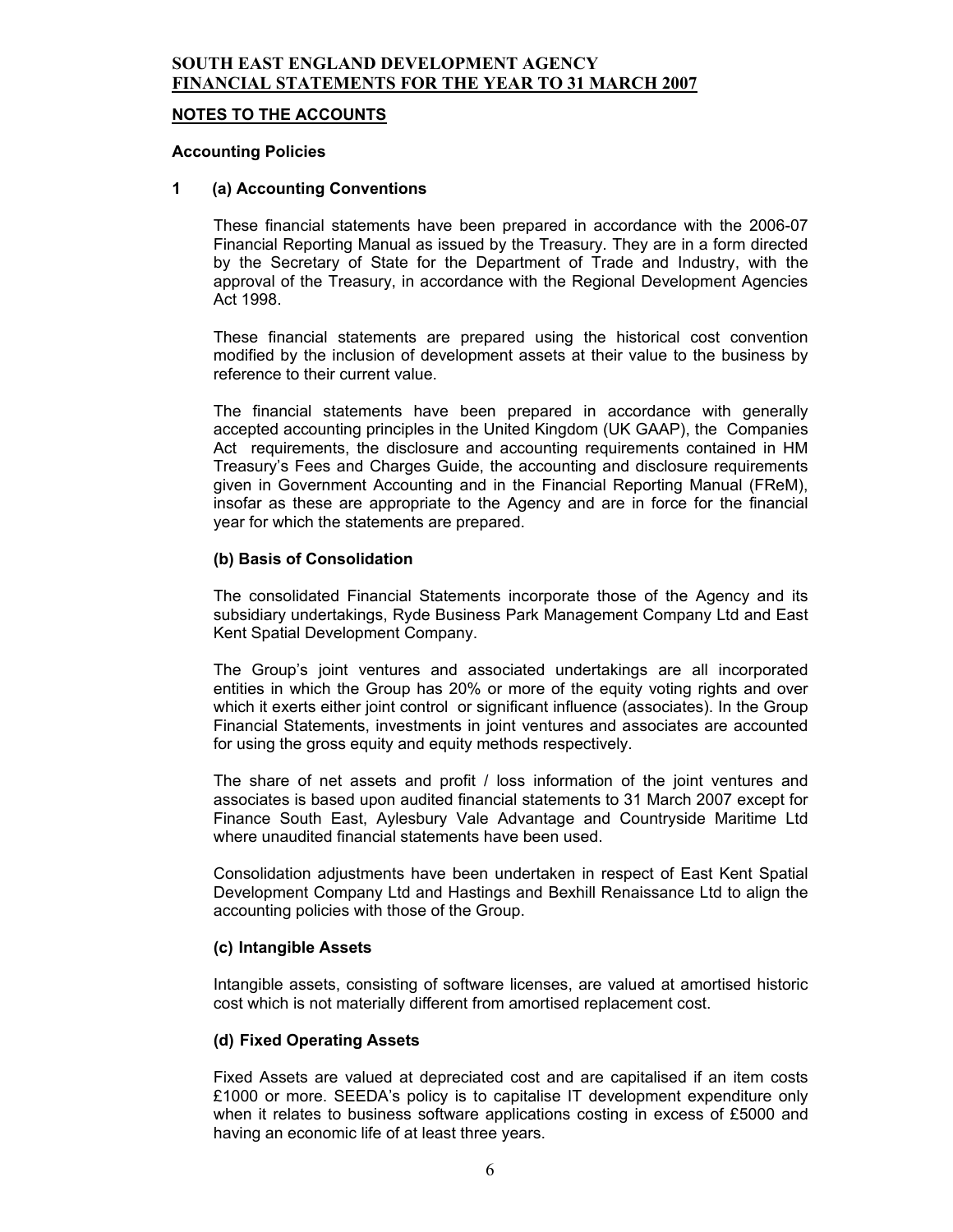# **NOTES TO THE ACCOUNTS**

# **(e) Depreciation**

Depreciation is provided to write off the cost of tangible operating assets over their anticipated useful lives on a straight line basis at the following annual rates: Information Technology - over three years Fixtures and Fittings - over five years Intangible assets – amortised over three years.

# **(f) Development Assets**

Development assets are held short term for disposal. The accounting policy is to revalue each year at the lower of current replacement cost and net realisable value. A valuation of the whole portfolio was carried out as at 31 January 2007, all of which was undertaken by Drivers Jonas, Chartered Surveyors.

Each Development Asset has an individual calculation in order to calculate the net gain or loss on each site following the revaluation. Any increase above historic cost is taken to the Revaluation Reserve whilst losses are written off against the reserve up to the value of any credit balance in the reserve and are shown in the Income and Expenditure account thereafter. The valuations of these assets are shown as stock on the Balance Sheet and increase in valuation is shown in the Revaluation Reserve. Disposals and purchases of land and buildings are accounted for on the date of legal exchange.

# **(g) Government Grants Received**

The Agency's activities are funded primarily by grant in aid provided by the Department of Trade and Industry for specified types of expenditure.

Grant in Aid received to finance activities and expenditure which support the statutory and other objectives of the Agency are treated as financing and credited to the Grant in Aid reserve, because they are regarded as contributions from a controlling party.

#### **Change of accounting policy**

 With effect from the 2006/7 reporting period the Financial Reporting Manual (FReM) requires Non-Departmental public bodies (NDPB's) to account for grants in aid as financing because they are regarded as contributions from a controlling party which gives rise to a financial interest in the residual interest of NDPB's. This is a change in accounting policy from earlier periods when such items were recorded as income. The table below sets out this change. Grant in Aid is now, as a consequence of a change in Accounting Policy, accounted for on a cash basis. Previously the Grant had been accounted for on an accruals basis.

|                 | 31.03.2006 as     | Impact of adopting | 31.03.2006 restated |
|-----------------|-------------------|--------------------|---------------------|
|                 | previously stated | the new policy     |                     |
|                 | £000's            | £000's             | £000's              |
| Net Expenditure | 84                | (143, 016)         | (142, 932)          |
| General reserve | (168, 550)        | (10, 047)          | (178, 597)          |
|                 | 31.03.2007        | Impact of adopting | 31.03.2007 applying |
|                 | without applying  | the new policy     | the new policy      |
|                 | the new policy    |                    |                     |
| Net Expenditure | (12,541)          | (138, 089)         | (150, 630)          |
| General reserve | (186, 250)        |                    | (186, 250)          |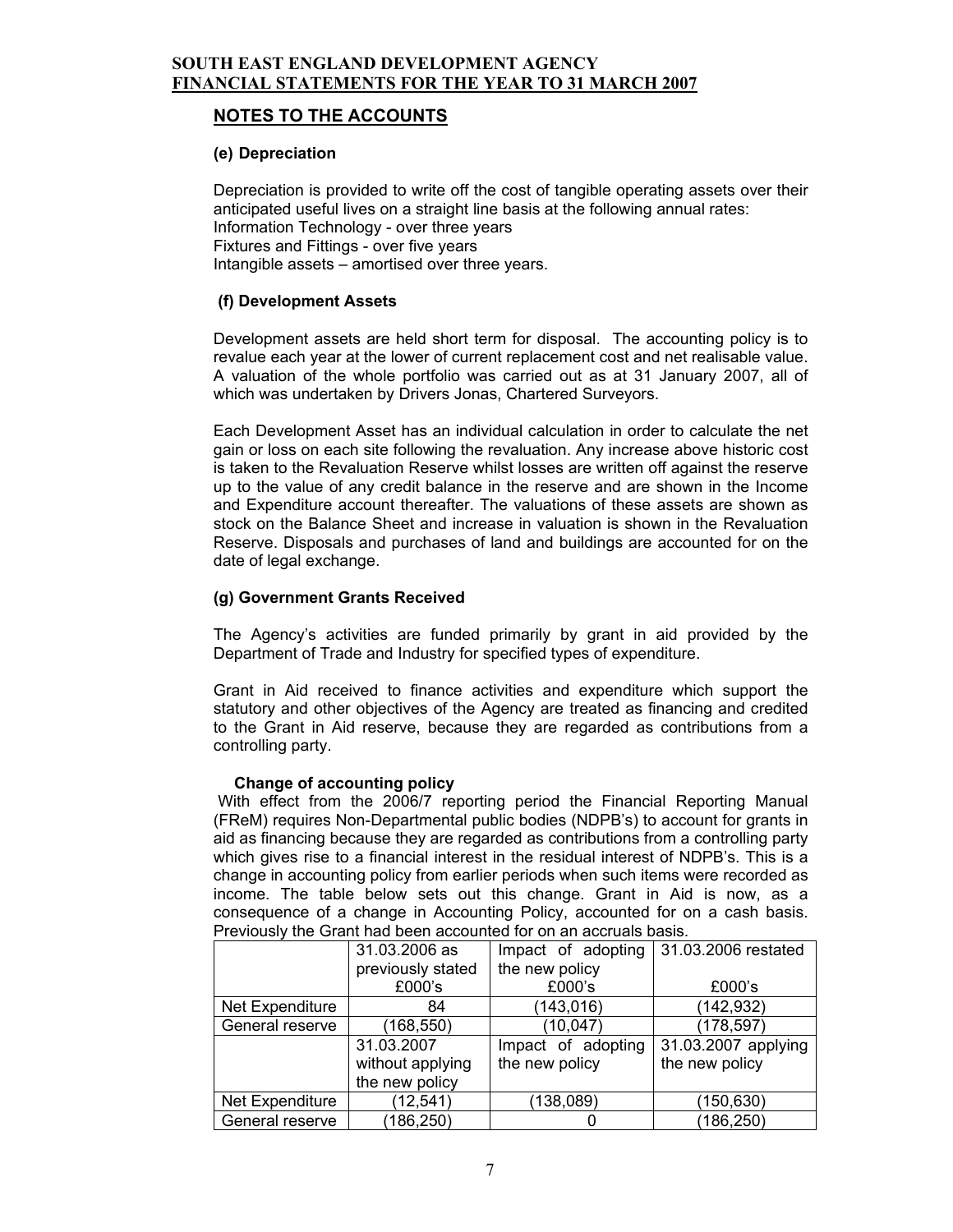# **NOTES TO THE ACCOUNTS**

### **(h)Pension Costs**

Employees of the South East England Development Agency can participate in the Principal Civil Service Pension Scheme (PCSPS). The PCSPS is a defined benefit scheme and is non-contributory for employees, except for dependents' benefits as detailed in the Annual Report (Remuneration Report section). The Agency's contributions to the Scheme are charged to the Income and Expenditure Account.

The Agency recognises the expected cost of providing pension benefits on a systematic and rational basis over the period during which it benefits from employees' services by payment to the PCSPS of amounts calculated on an accruing basis. Liability for payment of future benefits is a charge on the PCSPS.

# **(i) Deferred Taxation**

Deferred Taxation is fully provided on timing differences arising between the recognition of gains and losses in the financial statements and in a tax computation. It is calculated based on tax rates which are enacted, or substantively enacted, as at the Balance Sheet date.

# **(j) Notional Cost of Capital**

When calculating the surplus or deficit for the year, the Agency is required to include as expenditure a notional cost of capital, to the extent that there is no real charge for this. This has been calculated as 3.5% (2005/6:3.5%) of the average of total assets less total liabilities. After the surplus or deficit for the year there is an entry reversing this amount.

#### **(k) Operating Leases**

Operating lease rentals payable are accounted for in the Income and Expenditure Account on a straight line basis over the term of the lease. There are no finance leases.

#### **(l) Financial Instruments**

The Agency has no borrowings and relies primarily on departmental grants for its cash requirements and is therefore not exposed to liquidity risks. It has no material deposits and all assets and liabilities are denominated in sterling. The Euro Bank Accounts are exposed to currency risk (see note 26).

#### **(m) Third Party Assets**

The Agency holds deposits on behalf of Tenants to ensure that rental obligations are fulfilled. These are assets for which the Agency acts as custodian but in which the Agency has no direct beneficial interest. Third party assets are not recognised in the financial statements but are disclosed by way of a note (see note 27).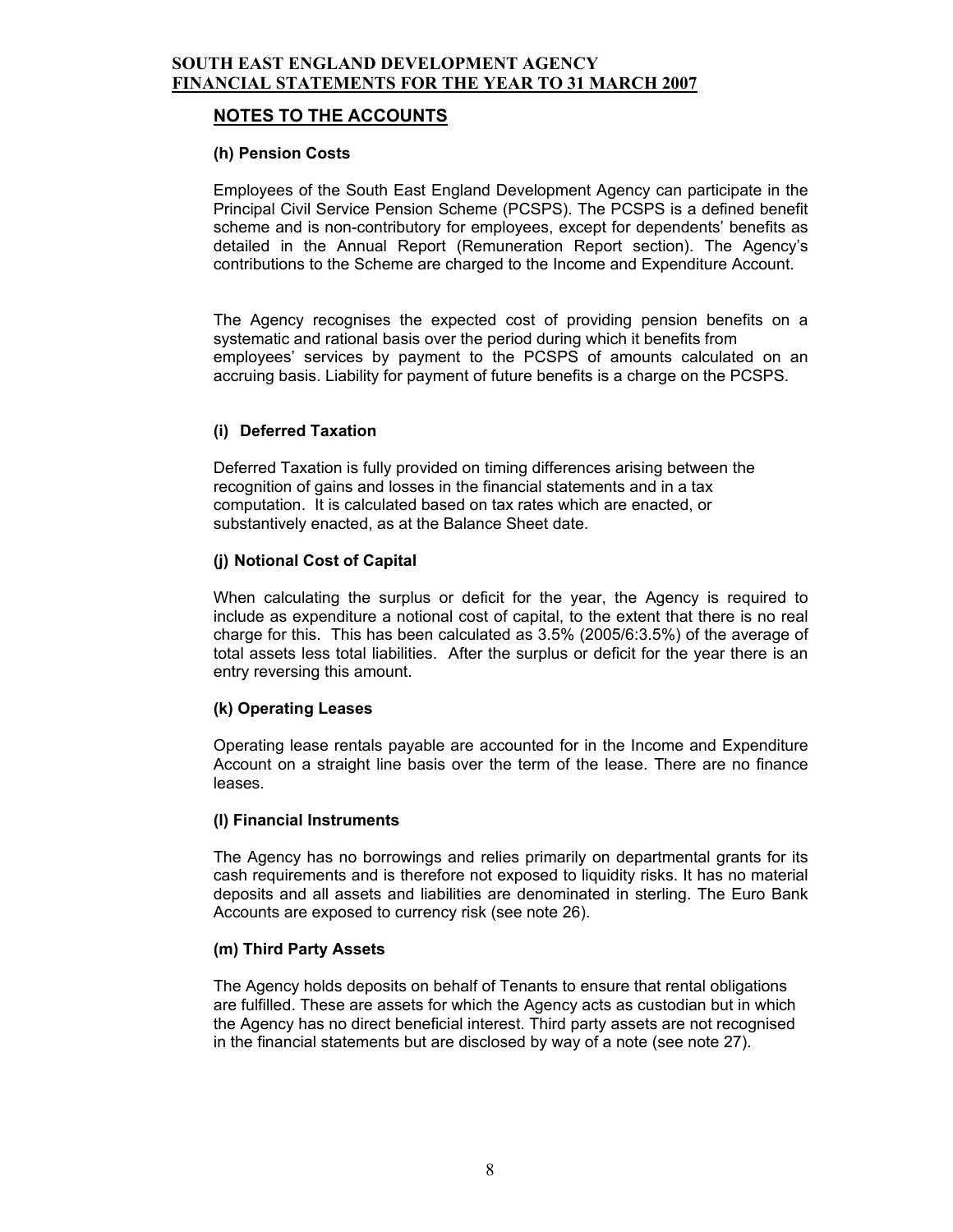# **NOTES TO THE ACCOUNTS**

# **2. ANALYSIS OF OTHER GRANTS AND NON GRANT INCOME**

| <b>Other Grants</b>                        |    | 2006/7<br>£'000 | 2005/6<br>£'000 |
|--------------------------------------------|----|-----------------|-----------------|
| <b>DCLG</b>                                |    | 4,074           | 10,433          |
| <b>English Partnerships</b>                |    | 34              | 1,196           |
| <b>Small Business Service</b>              |    | 212             | 550             |
| <b>DEFRA</b>                               |    | ი               | 181             |
| DTI - Non single pot                       |    | 1,388           | 1,354           |
| Other                                      |    | 236             | 0               |
|                                            |    | 5,944           | 13,714          |
|                                            |    |                 |                 |
| <b>Non Grant Income</b>                    |    | 2006/7          | 2005/6          |
|                                            |    | £'000           | £'000           |
| Proceeds of disposal of development Assets | 15 | 12,593          | 11,240          |
| Proceeds from disposal of operating assets | 9  | 0               | 174             |
| Rental and Other Income                    | 4  | 10,796          | 5,040           |
| Less subsidiary companies                  |    | (156)           | (126)           |
| Interest received                          | 6  | 1,083           | 1,169           |
| Less subsidiary companies                  |    | (34)            | (136)           |
| Long term loan repayments                  | 16 | 48              | 35              |
|                                            |    | 24,330          | 17,396          |

# **3. ANALYSIS OF INCOME AND EXPENDITURE BY KEY DRIVER**

|                                    | 2006/7<br>£,000<br><b>Total Income</b><br>Per I&E<br><b>Accounts</b> | 2006/7<br>£,000<br><b>Total Spend</b><br>Per I&E<br><b>Accounts</b> | 2006/7<br>£,000<br><b>Grant Applied</b><br>to Capital<br><b>Additions</b><br>in the Grant<br>In Aid and<br><b>General Reserve</b> |
|------------------------------------|----------------------------------------------------------------------|---------------------------------------------------------------------|-----------------------------------------------------------------------------------------------------------------------------------|
| <b>Business and International</b>  | 13,047                                                               | 58,274                                                              | 0                                                                                                                                 |
| Learning and Skills                | 7,121                                                                | 31,804                                                              | 0                                                                                                                                 |
| Development and Infrastructure     | 14,848                                                               | 68,025                                                              | 20,311                                                                                                                            |
| <b>Strategy and Sustainability</b> | 2,589                                                                | 11,564                                                              | O                                                                                                                                 |
| Resources                          | 2,263                                                                | 10,108                                                              | 0                                                                                                                                 |
| Coalfields                         | 278                                                                  | 1,242                                                               | 469                                                                                                                               |
| <b>DCLG - Community Fund</b>       | 1,203                                                                | 5,372                                                               | 890                                                                                                                               |
| European Funds                     | 2,016                                                                | 9,006                                                               | 0                                                                                                                                 |
| <b>Subsidiary Companies</b>        | 156                                                                  | 14                                                                  | 0                                                                                                                                 |
| Total                              | 43,521                                                               | 195,409                                                             | 21,670                                                                                                                            |

Net expenditure is financed by Grant in Aid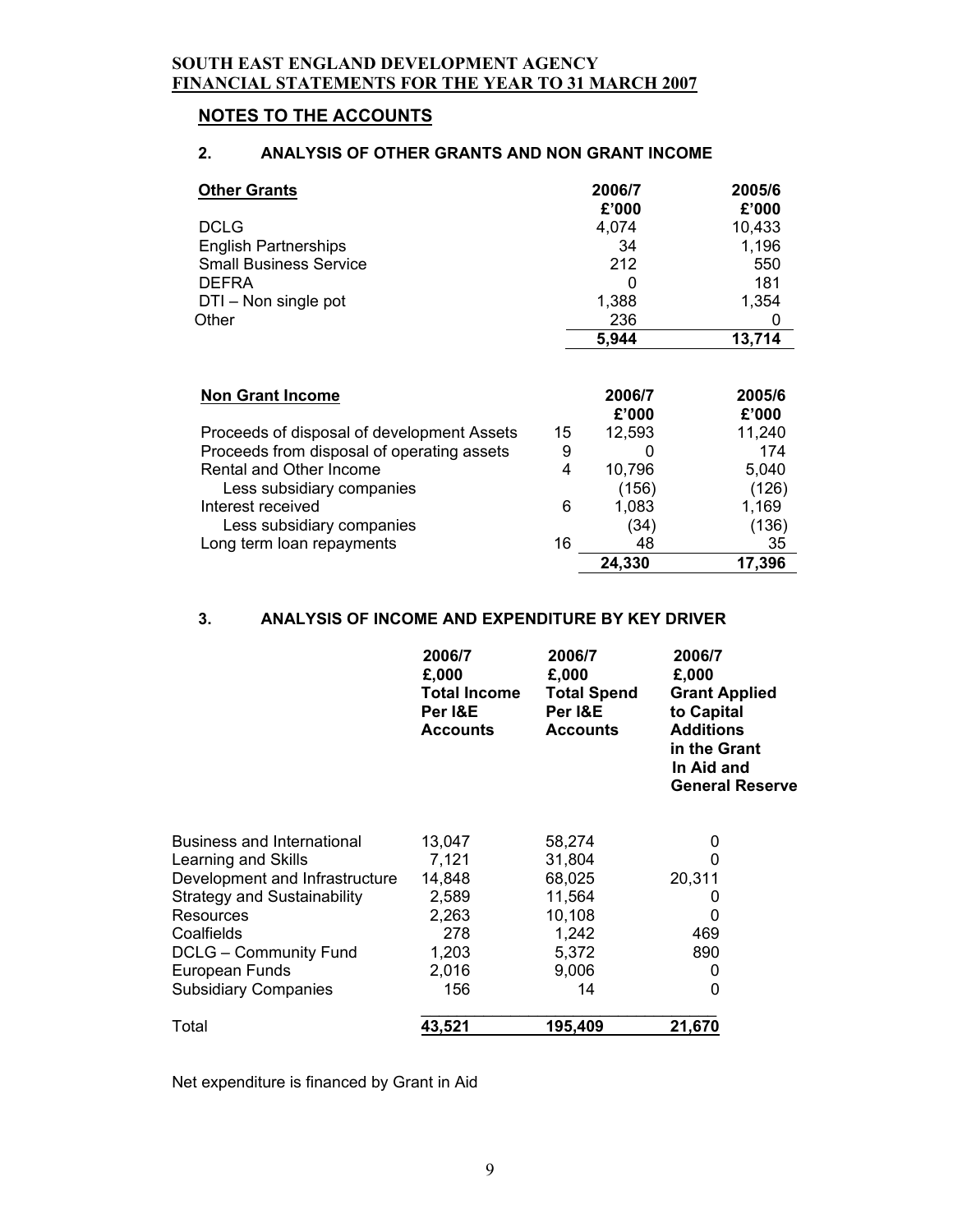# **NOTES TO THE ACCOUNTS**

Note 3 (continued)

| 11010001001111110001               | Restated<br>2005/6<br>£'000<br><b>Total Income</b><br>Per I&E<br><b>Accounts</b> | 2005/6<br>£'000<br><b>Total Spend</b><br>Per I&E<br><b>Accounts</b> | 2005/6<br>£'000<br><b>Grant Applied</b><br>to Capital<br><b>Additions</b><br>in the Grant<br>In Aid and<br><b>General Reserve</b> |
|------------------------------------|----------------------------------------------------------------------------------|---------------------------------------------------------------------|-----------------------------------------------------------------------------------------------------------------------------------|
| <b>Business and International</b>  | 7,467                                                                            | 53,269                                                              | 88                                                                                                                                |
| Learning and Skills                | 3,516                                                                            | 25,704                                                              | 42                                                                                                                                |
| Development and Infrastructure     | 11,287                                                                           | 55,685                                                              | 29,753                                                                                                                            |
| <b>Strategy and Sustainability</b> | 1,782                                                                            | 12,481                                                              | 22                                                                                                                                |
| Resources                          | 3,776                                                                            | 19,215                                                              | 43                                                                                                                                |
| Coalfields                         | 46                                                                               | 257                                                                 | 4,449                                                                                                                             |
| <b>DCLG - Community Fund</b>       | 2,168                                                                            | 7,688                                                               | 16,192                                                                                                                            |
| European Funds                     | 7,317                                                                            | 7,058                                                               | 0                                                                                                                                 |
| <b>Subsidiary Companies</b>        | 126                                                                              | 143                                                                 | 0                                                                                                                                 |
| Total                              | 37,485                                                                           | 181,500                                                             | 50,589                                                                                                                            |

# **Programme Expenditure Only**

|                                    | 2006/7<br>£'000 | 2005/6<br>£'000 |
|------------------------------------|-----------------|-----------------|
| Business and International         | 46,987          | 49,478          |
| Learning and Skills                | 25,641          | 23,667          |
| Development and Infrastructure     | 54,743          | 33,931          |
| <b>Strategy and Sustainability</b> | 9,323           | 9,266           |
| Resources                          | 8,150           | 10,301          |
| <b>DCLG - Community Fund</b>       | 4,331           | 7,395           |
| Coalfields                         | 991             | 257             |
| European Funds                     | 7,260           | 6,416           |
| <b>Subsidiary Companies</b>        | 14              | 22              |
|                                    | 157.440         | 140,733         |

The 2006/7 programme expenditure above is split as follows

| <b>Private Sector</b> | 123.393 | 106.849 |
|-----------------------|---------|---------|
| <b>Public Sector</b>  | 34.047  | 33.884  |
|                       | 157.440 | 140,733 |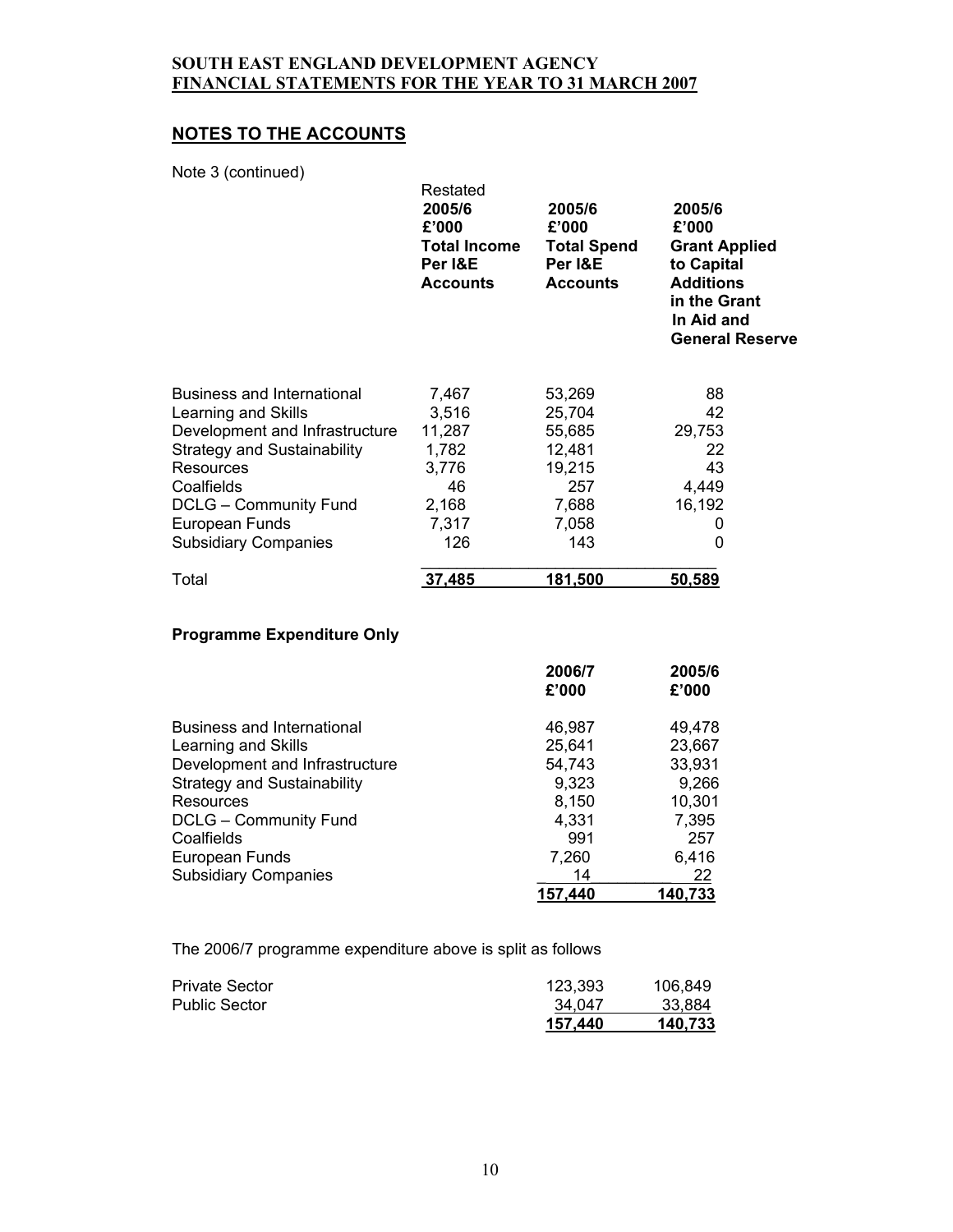# **NOTES TO THE ACCOUNTS**

#### **4. OTHER INCOME**

|                                             | 2006/7 | 2005/6 |
|---------------------------------------------|--------|--------|
|                                             | £'000  | £'000  |
| <b>Rents and Maintenance</b>                | 4,963  | 3,820  |
| Train to Gain                               | 3,943  |        |
| Support to Implement best business practice | 588    |        |
| Other income                                | 1.119  | 950    |
| Clawback                                    | 27     | 144    |
| Subsidiary company income                   | 156    | 126    |
|                                             | 10,796 | 5,040  |

SEEDA has the contract with the Learning and Skills Council to provide Train to Gain skills brokerage service for the South East region.

SEEDA are providing support to the Small Business Practice to implement best business practice.

Other Income refers to repayments and contributions, by partners, on various joint projects.

Clawback relates to part repayment of a third party grant in accordance with the grant and milestones being met.

#### **5. OTHER ADMINISTRATIVE COSTS**

|                                                                           | 2006/7<br>£'000 | 2005/6<br>£'000 |
|---------------------------------------------------------------------------|-----------------|-----------------|
| Travel and subsistence                                                    | 887             | 830             |
| Other staff costs (recruitment, training etc)                             | 601             | 537             |
| Office and rent expenses                                                  | 2,764           | 2,958           |
| Operating lease rentals (excluding office leases)                         | 164             | 182             |
| Publications, events and media                                            | 782             | 597             |
| Professional fees                                                         | 331             | 362             |
| IT and communication                                                      | 671             | 491             |
| Subsidiary company expenditure                                            | 141             | 121             |
| Depreciation and Amortisation                                             | 582             | 865             |
| Auditors' remuneration - Statutory                                        | 55              | 55              |
| Auditors' remuneration - non statutory (IPA) (including<br>disallowed VAT | 113             | 0               |
|                                                                           | 7,091           | 6,998           |

Administration costs above exclude expenditure related to programmes and reflect only central management costs.

#### **6a. INTEREST RECEIVABLE**

|                                          | 2006/7 | 2005/6 |
|------------------------------------------|--------|--------|
|                                          | £'000  | £'000  |
| <b>Bank Interest</b>                     | 1.046  | 1,019  |
| Interest on rural loans                  |        | 14     |
| Share of interest - subsidiary companies | 34     | 136    |
|                                          | 1,083  | 1,169  |
| Share of net interest – joint ventures   | 0      |        |
| Share of net interest – associates       | 52     | 26     |
|                                          | 1,135  | 1.195  |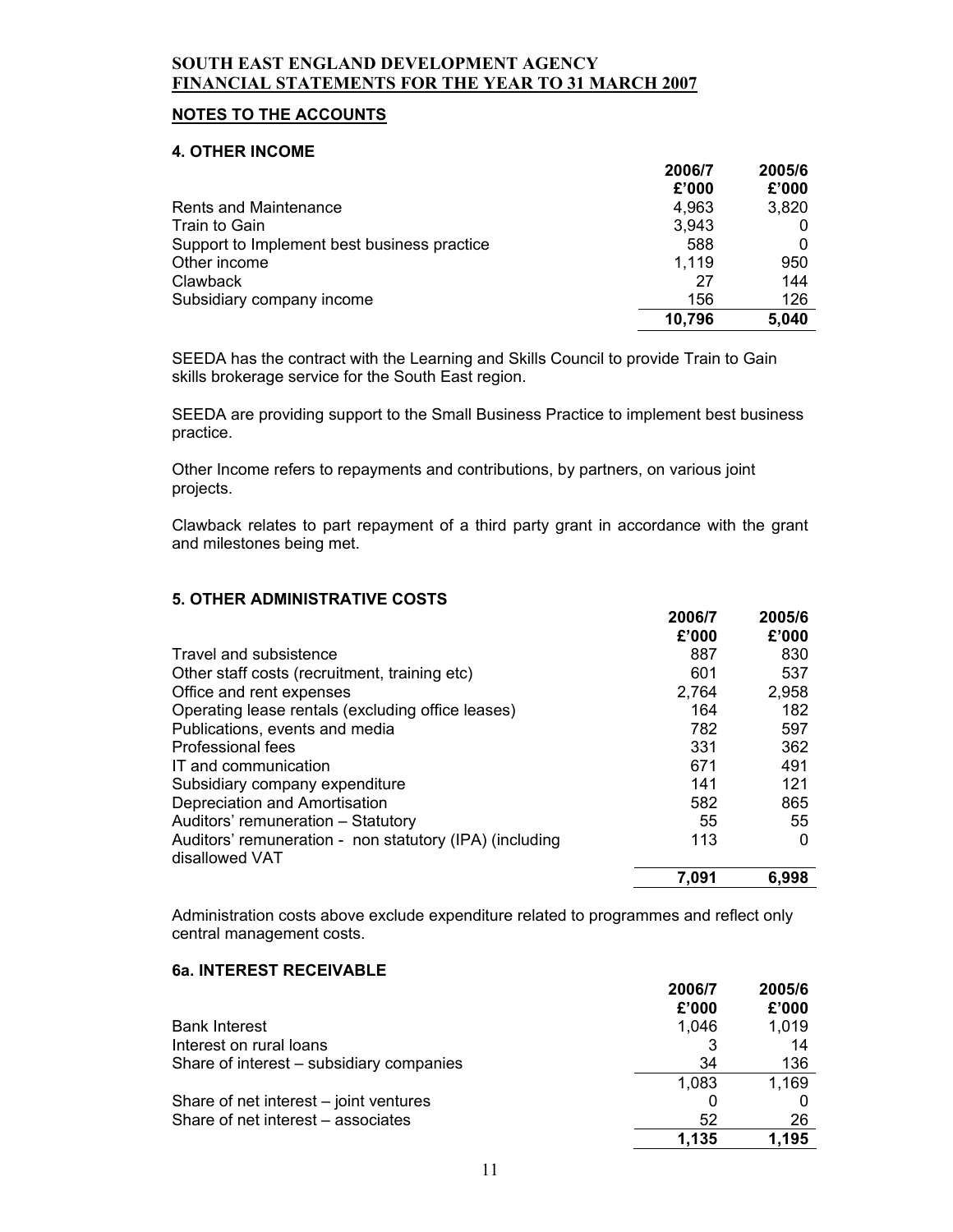# **NOTES TO THE ACCOUNTS**

#### **6b. INTEREST PAYABLE**

|                                                   | 2006/7      | 2005/6 |
|---------------------------------------------------|-------------|--------|
|                                                   | £'000       | £'000  |
| Interest charged                                  | $\Omega$    | 51     |
| Share of Interest payable - subsidiary companies  | 0           | 0      |
|                                                   | $\mathbf 0$ | 51     |
|                                                   |             |        |
| 7. SALARIES AND WAGES (a) Staff Costs             |             |        |
|                                                   | 2006/7      | 2005/6 |
|                                                   | £'000       | £'000  |
| <b>Board</b>                                      |             |        |
| Chairman's salary                                 | 78          | 77     |
| Board members' fees                               | 131         | 121    |
| National Insurance costs                          | 17          | 16     |
|                                                   | 226         | 214    |
| <b>Staff</b>                                      |             |        |
| Salaries and wages, including overtime            | 9,736       | 8,750  |
| Redundancy payments                               | 0           | 50     |
| Pension costs                                     | 1,991       | 1,706  |
| National Insurance costs                          | 866         | 781    |
|                                                   | 12,593      | 11,287 |
| Other staff costs                                 | 314         | 195    |
| Seconded staff costs                              | 257         | 394    |
|                                                   | 571         | 589    |
| <b>Administrative total</b>                       | 13,390      | 12,090 |
|                                                   |             |        |
| Programme -Salaries and wages, including overtime | 2,437       | 1,982  |
| Programme - Redundancy payments                   | 0           | 0      |
| Programme - Pension costs                         | 534         | 386    |
| Programme - National Insurance costs              | 235         | 179    |
| Programme - other staff costs                     | 241         | 282    |
| Programme - seconded staff costs                  | 411         | 423    |
| Programme total                                   | 3,858       | 3,252  |
| <b>Total staff costs</b>                          | 17,248      | 15,342 |
|                                                   |             |        |

Staff performance is assessed each year against previously agreed objectives and targets. They are then awarded a pay increase taking into account two factors:

• Overall performance against the achievement of the agreed objectives

• Their current pay position within the pay band

SEEDA's average pay award for 2006/7 was 3.5% comprising of both consolidated and non-consolidated amounts.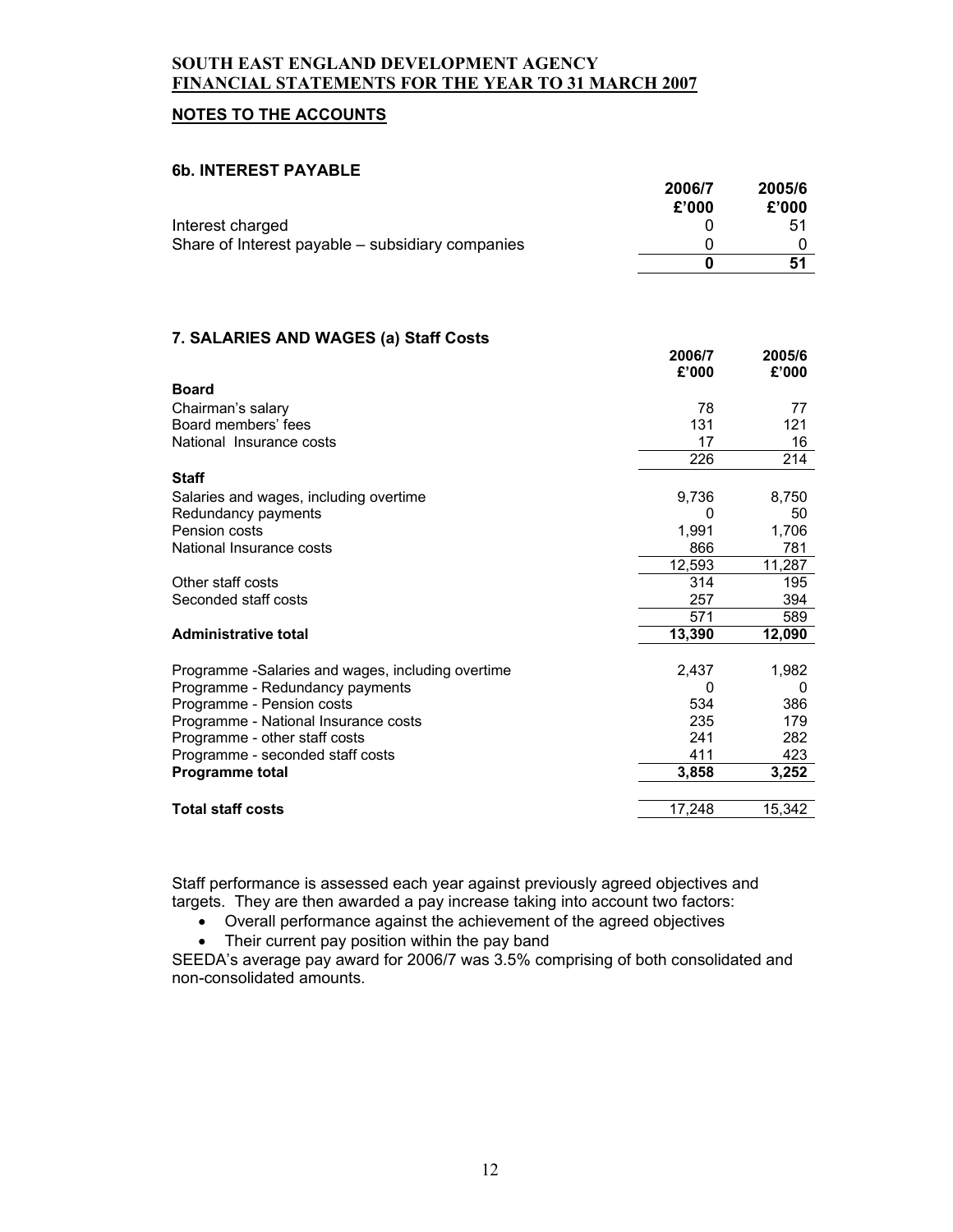#### **NOTES TO THE ACCOUNTS**

The Principal Civil Service Pension Scheme (PSCPS) is an unfunded multi-employer defined scheme but SEEDA is unable to identify its share of underlying assets and liabilities. The scheme actuary valued the scheme as at  $31<sup>st</sup>$  March 2003. Details can be found in the resource accounts of the Cabinet Office; Civil Superannuation (www.civilservice-pensions.gov.uk).

For 2006/7, employers' contributions of £2,425,720 were payable to the PCSPS (2005/6 £2,053,774) at one of four rates in the range of 17.1% to 25.5% (2005/6 16.2 to 24.6%) of pensionable pay, based on salary bands. The Scheme Actuary reviews the employer contributions every four years following a full valuation. The contribution rates reflect benefits as they accrue, not the costs as they are actually incurred, and they reflect past experience of the Scheme.

Employer contributions of £53,496 (2005/6 £36,499) were paid to one or more of a panel of three appointed stakeholder pension providers. Employer contributions are age-related and range from 3% to 12.5% (2005/6 - 3 to 12.5%) of pensionable pay. Employers also match employee contributions of up to 3% (2005/6 3%) of pensionable pay. In addition, employer contributions of £3,209 (2005/6 £2,169) , 0.8% (2005/6 0.8%) of pensionable pay, were payable to the PCSPS to cover the cost of the future provision of lump sum benefits on death in service and ill health retirement of these employees. There were no contributions due or prepaid to the partnership pension providers at the Balance Sheet date.

The Increase in total staff cost is due to a number of factors including the increase in staff numbers, the annual pay awards, bonuses as well as pay progression which is awarded annually where certain criteria have been met.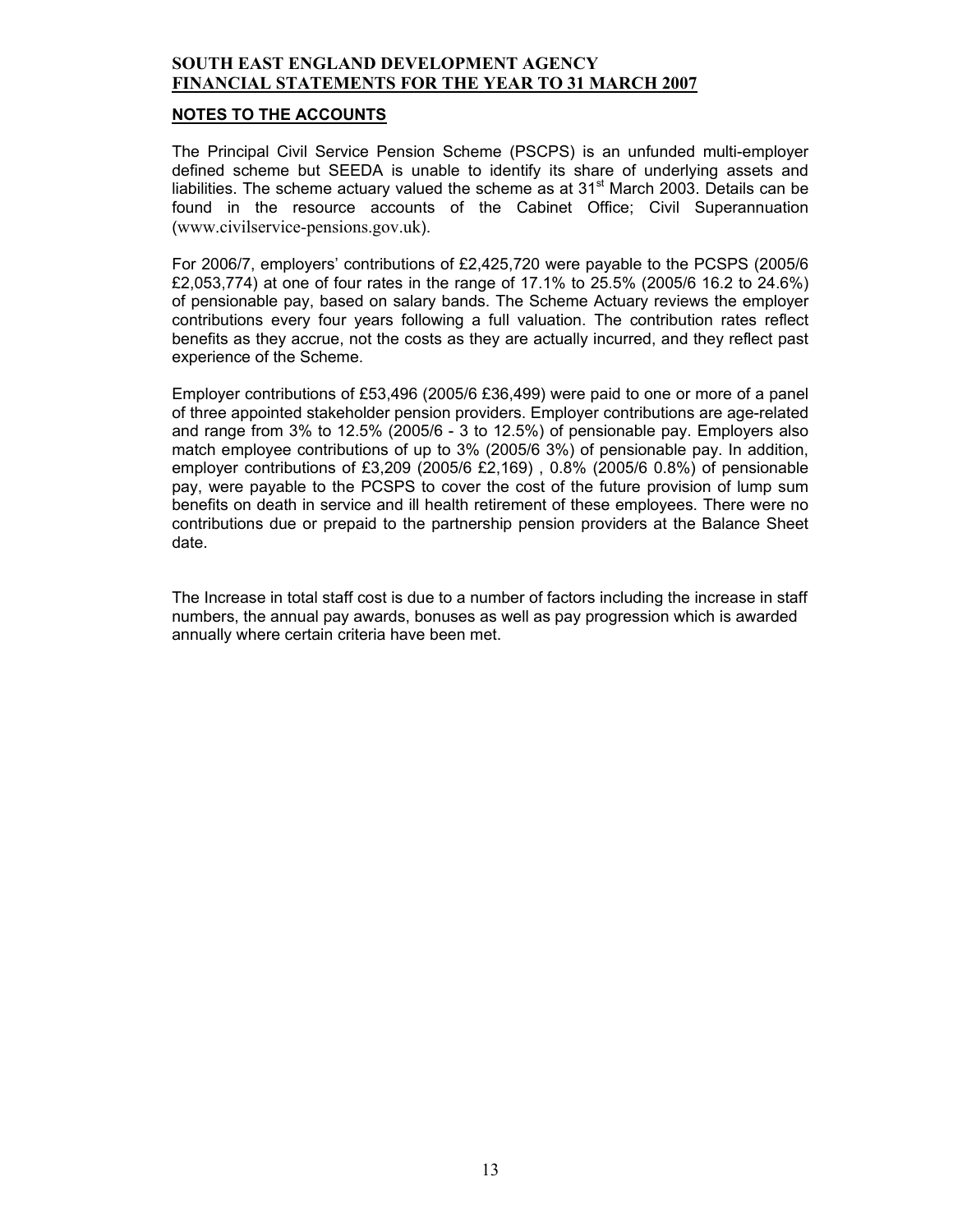# **NOTES TO THE ACCOUNTS**

## **7. SALARIES AND WAGES (Cont...)**

#### **(b) Average Staff Numbers**

The average number of staff, including all permanent and non permanent but excluding those seconded out to the Hastings & Bexhill Regeneration Ltd during 2006/7 was 370. In 2005/ 6 there were 342.

|                                                              |       | <b>Resources</b> | α              | <b>Development</b><br><b>Infrastructure</b> |       | <b>Strategy &amp;</b><br><b>Sustainability</b> | Learning & | <b>Skills</b> | <b>Business &amp;</b> | International | <b>Hastings</b> |       | <b>SEEDA Total</b> |          |
|--------------------------------------------------------------|-------|------------------|----------------|---------------------------------------------|-------|------------------------------------------------|------------|---------------|-----------------------|---------------|-----------------|-------|--------------------|----------|
|                                                              |       |                  |                |                                             |       |                                                |            |               |                       |               |                 |       |                    |          |
| Year                                                         | 06-07 | 05-06            | 06-07          | 05-06                                       | 06-07 | 05-06                                          | 06-07      | 05-06         | 06-07                 | 05-06         | 06-07           | 05-06 | 06-07              | 05-06    |
| <b>Senior Managers</b>                                       | ⇁     | 8                | 9              | 10                                          | 9     | 5                                              | 4          | 4             | 4                     | 4             |                 | 2     | 34                 | 33       |
| <b>Staff</b>                                                 | 84    | 79               | 52             | 54                                          | 48    | 48                                             | 37         | 33            | 68                    | 62            | 21              | 15    | 310                | 291      |
| Non permanent staff -<br>Agency / contractors /<br>secondees | 10    | 4                | $\overline{ }$ | 2                                           | 9     | 13                                             | 8          | 6             | 14                    | 10            | $\overline{2}$  |       | 50                 | 35       |
| <b>Staff seconded to</b><br><b>HBRL</b>                      | O     | 0                | 0              |                                             | 0     | 0                                              | 0          | 0             | 0                     | 0             | $-24$           | $-17$ | $-24$              | $-17$    |
| <b>Capitalised to SEEDA</b><br>balance sheet                 | O     | 0                | 0              | 0                                           | 0     | $\Omega$                                       | 0          | 0             | 0                     | 0             | 0               |       | $\Omega$           | $\Omega$ |
| <b>Total</b>                                                 | 101   | 91               | 68             | 66                                          | 66    | 66                                             | 49         | 43            | 86                    | 76            | 0               |       | 370                | 342      |

Senior Managers include those staff on the Hay scale Senior Management/Professional banding A and B. 98 members of staff received emoluments of more than £40,000 including the Chief Executive (In 2005/6 84 members). Senior executive salaries are agreed within a range approved by the DTI.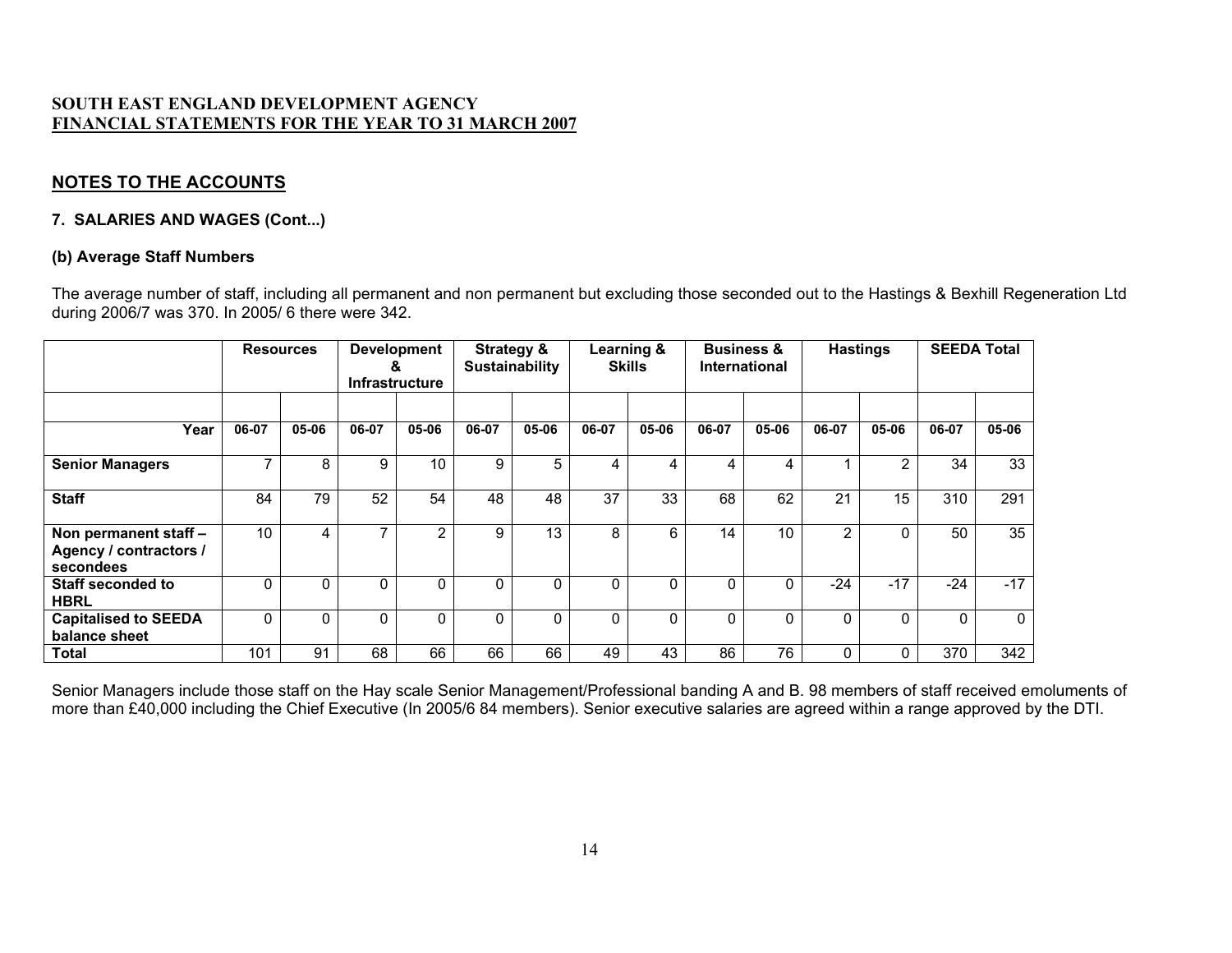# **NOTE TO THE ACCOUNTS**

### **7. SALARIES AND WAGES (Cont...)**

## **(c) Seconded Staff**

Staff resourced from the following organisations and reimbursed by the Agency during 2006/7 were:

|                                              | 2006/7<br>No. of<br><b>Staff</b> | 2006/7<br>£'000 | 2005/6<br>No. of<br><b>Staff</b> | 2005/6<br>£'000 |
|----------------------------------------------|----------------------------------|-----------------|----------------------------------|-----------------|
| Dept. for works and Pensions/Job Centre Plus |                                  | 38              |                                  | 37              |
| <b>Creative Environmental Networks</b>       |                                  | 38              | 0                                |                 |
| Government Office for the South East         | 2                                | 86              | 4                                | 155             |
| Department of Trade and Industry             | 1                                | 26              | 3                                | 144             |
| <b>Business Link Wessex</b>                  | 1                                | 33              |                                  | 28              |
| Semlac                                       | 1                                | 18              |                                  | 17              |
| <b>National Physical Laboratory</b>          |                                  | 34              | 0                                |                 |
|                                              | 8                                | 273             | 10                               | 381             |

Staff seconded from outside organisations work on a variety of projects as part of the SEEDA policy of fostering partnership working relations.

#### **8. Intangible Assets**

| <b>Intangible Assets</b>        | 2006/7<br>£'000 | 2005/6<br>£'000   |
|---------------------------------|-----------------|-------------------|
| <b>Cost or Valuation</b>        |                 |                   |
| At 31 March 2006                | 12              | 12                |
| Additions in year               | 0               | 0                 |
| Disposals in year               | 0               | 0                 |
| At 31 March 2007                | 12              | 12                |
| Amortisation                    |                 |                   |
| At 31 March 2006                | 12              | 8                 |
| Amortisation in year            | 0               | 4                 |
| At 31 March 2007                | 12              | $12 \overline{ }$ |
| Net book value at 31 March 2007 | 0               | 0                 |
| Net book value at 31 March 2006 | 0               | 0                 |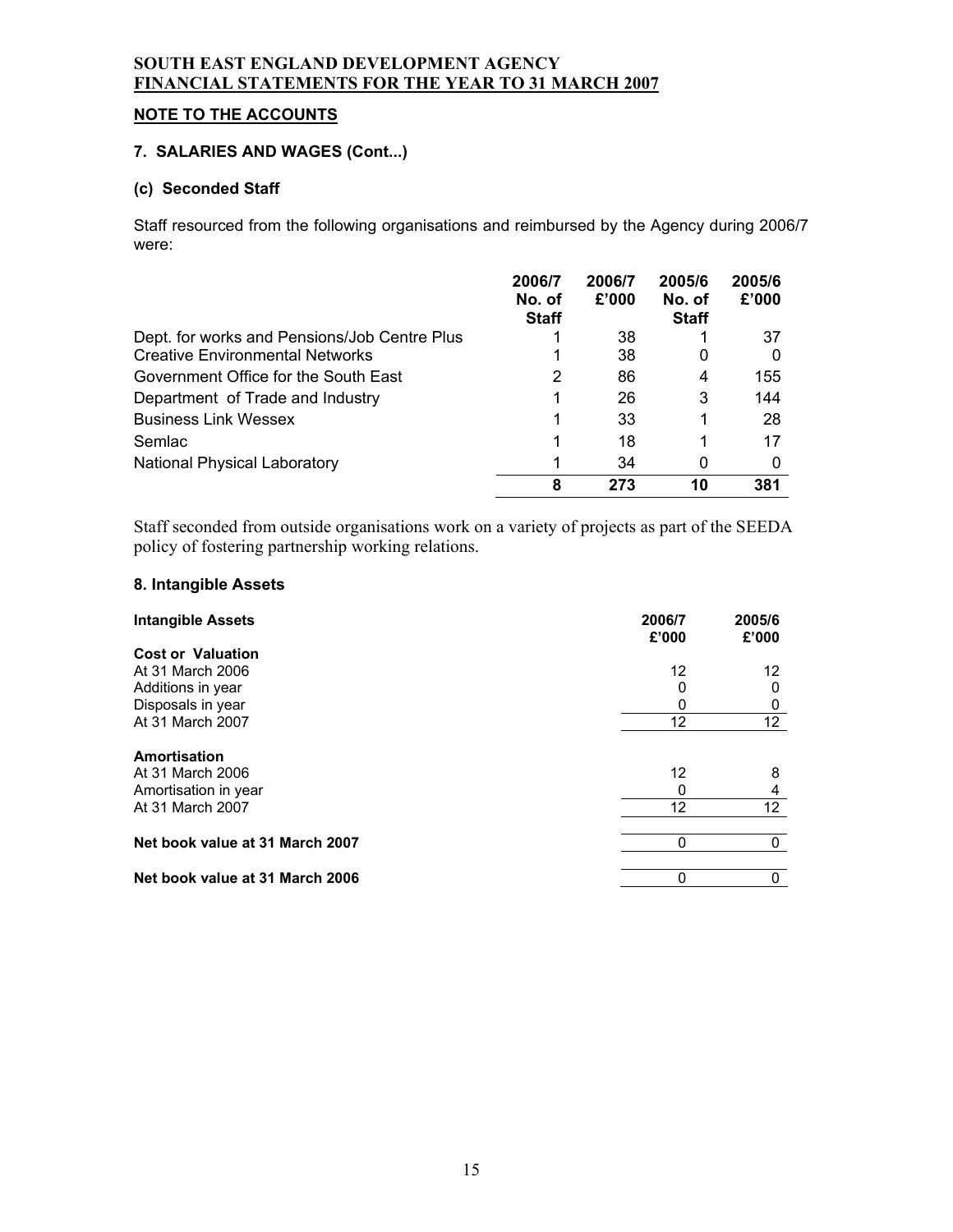## **NOTES TO THE ACCOUNTS**

#### **9. Tangible Operating Assets**

|                                               | <b>Information</b><br><b>Technology</b> | <b>Fixtures</b><br>and<br><b>Fittings</b> | <b>Total</b> |
|-----------------------------------------------|-----------------------------------------|-------------------------------------------|--------------|
| <b>Cost or valuation</b>                      | £'000                                   | £'000                                     | £'000        |
|                                               |                                         |                                           |              |
| At 31 <sup>st</sup> March 2006                | 2,247                                   | 2,240                                     | 4,487        |
| Additions in year                             | 203                                     | 238                                       | 441          |
| Reclassification                              | (209)                                   | 209                                       | 0            |
| At 31 <sup>st</sup> March 2007                | 2,241                                   | 2,687                                     | 4,928        |
| <b>Depreciation</b>                           |                                         |                                           |              |
| At 31 <sup>st</sup> March 2006                | 1,741                                   | 1,663                                     | 3,404        |
| Depreciation in year                          | 400                                     | 251                                       | 651          |
| Reclassification                              | (177)                                   | 177                                       | 0            |
| At 31 <sup>st</sup> March 2007                | 1,964                                   | 2,091                                     | 4,055        |
| Net book value at 31 <sup>st</sup> March 2007 | 277                                     | 596                                       | 873          |
| Net book value at 31 <sup>st</sup> March 2006 | 506                                     | 577                                       | 1,083        |

Fixed assets shown above include £1,800 for Subsidiary Companies (2005/6 £0)

Operating assets are capitalised at their cost of acquisition and installation as current cost adjustments are immaterial. The replacement value of the assets is not materially different from the above values.

No disposals of operating assets were made during 2006/7. The reclassification of assets between categories has no impact on the Financial Statements other than presentation.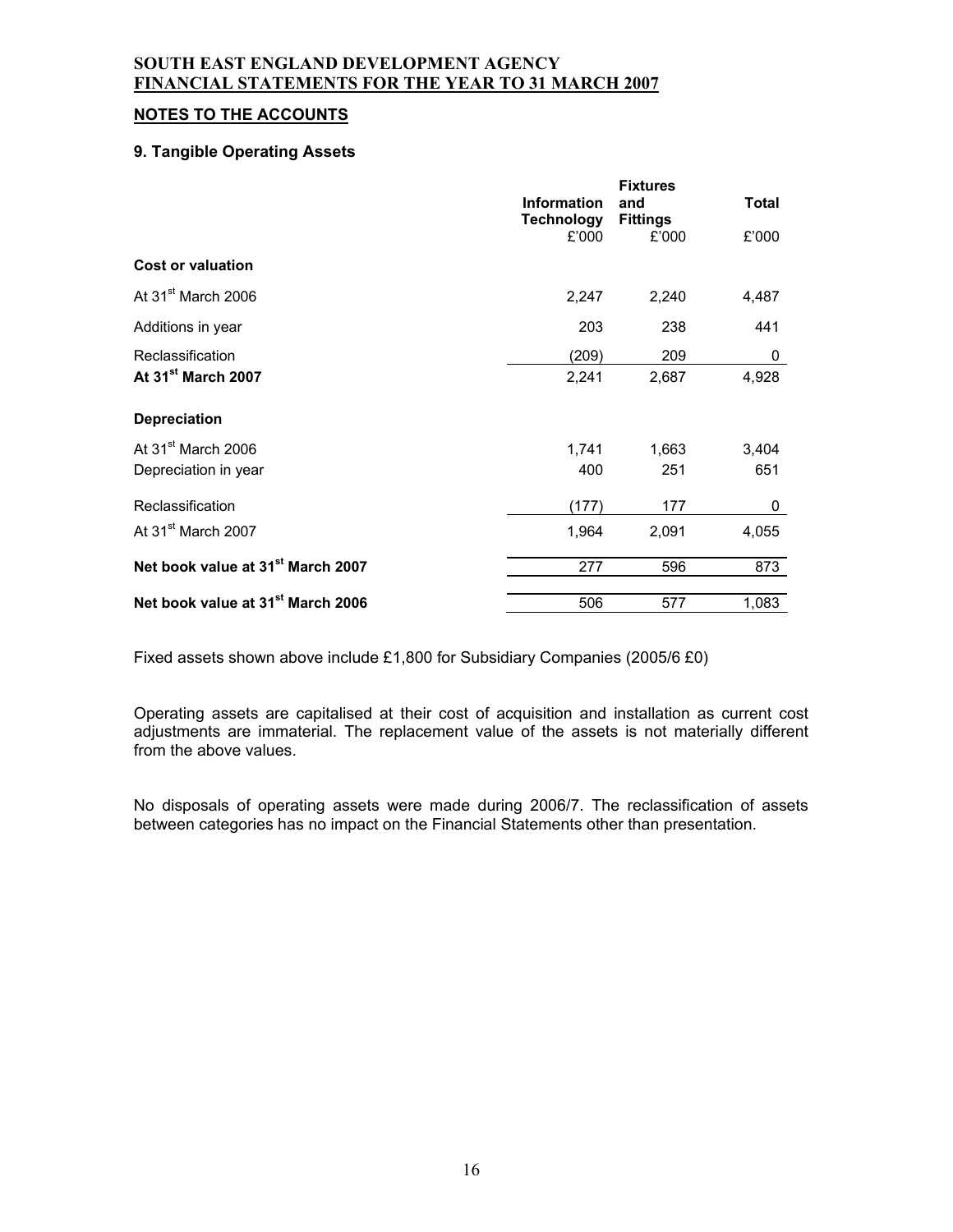# **NOTE TO THE ACCOUNTS**

## **10a. INVESTMENTS IN SUBSIDIARIES, ASSOCIATES AND JOINT VENTURES**

| <b>Name of Undertaking</b>                                                     | <b>Interest</b> | <b>Class of Shares</b>                 | Value         | Nature of<br><b>Business</b>             | <b>SEEDA's</b><br>share of<br><b>Distributable</b><br><b>Reserves</b><br>(000) |
|--------------------------------------------------------------------------------|-----------------|----------------------------------------|---------------|------------------------------------------|--------------------------------------------------------------------------------|
| <b>Companies limited by shares</b><br>South East England Properties<br>Limited | 100%            | Ordinary Share £1                      | £100          | Dormant                                  |                                                                                |
| English Estates (Chatham) Ltd<br>Ryde Business Park Management<br>Co Ltd       | 100%<br>100%    | Ordinary Share £1<br>Ordinary Share £1 | £100<br>£2    | Dormant<br>Property<br>Management        | $£6 - 2007$<br>$£5 - 2006$                                                     |
| Countryside Maritime Ltd                                                       | 50%<br>75%      | Ordinary Share £1<br>Income Share 5p   | £4,950<br>£74 | Joint Venture<br>Property<br>Development | £236-2007<br>£278 - 2006                                                       |
| <b>Companies limited by</b><br>guarantee                                       |                 |                                        |               |                                          |                                                                                |
| South East Regional Investment<br>Ltd                                          | 100%            | Nil – Limited by<br>Guarantee          | 0             | Dormant                                  |                                                                                |
| East Kent Spatial Development<br>Co Ltd                                        | 80%             | Nil - Limited by<br>Guarantee          | $\Omega$      | Regen. of<br>Thanet &<br>Dover           | $£(975) - 2007$<br>£ $187 - 2006$                                              |
| Finance South East Ltd                                                         | 50%             | Nil - Limited by<br>Guarantee          | $\Omega$      | Venture<br>Capital<br>Management         | $£45 - 2007$<br>$£48 - 2006$                                                   |
| Hastings and Bexhill Renaissance<br>Ltd                                        | 20%             | Nil - Limited by<br>Guarantee          | $\Omega$      | Regen. Of<br>Hastings &<br>Bexhill       | £157 $-2007$<br>$4 - 2006$<br>£                                                |
| Aylesbury Vale Advantage Ltd                                                   | 20%             | Nil – Limited by<br>Guarantee          | $\Omega$      | Regen. Of<br>Aylesbury<br>Vale           | $£6 - 2007$<br>$£0 - 2006$                                                     |
| Brownfield Land Assembly Co Ltd                                                | 20%             | Nil - Limited by<br>Guarantee          | 0             | Land<br>Assembly                         | £ $0 - 2007$                                                                   |

- South East England Properties Ltd is a dormant company. It was previously known as Chatham Maritime Ltd. The name was changed during 2005/6. A strategic business plan is presently being developed to invoke the operational use of this company.
- English Estates (Chatham) Ltd was originally set up by English Partnerships to protect the Chatham name for future marketing of the site. This company is dormant.
- Ryde Business Park Management Co Ltd is a subsidiary undertaking. It has no fixed assets and collects rental and service income from tenants of the business park.
- Countryside Maritime Ltd is a joint venture with Countryside Properties PLC to build houses on St Mary's Island, Chatham.
- South East Regional Investment Ltd is a dormant company. Originally it was the investment agency for the South East.
- East Kent Spatial Development Co Ltd is a subsidiary undertaking; the other participants are three Kent local authorities and English Partnerships.
- Finance South East Ltd is a joint venture with Business Link Wessex. The management structure of the company allows for it to be considered as an associate undertaking.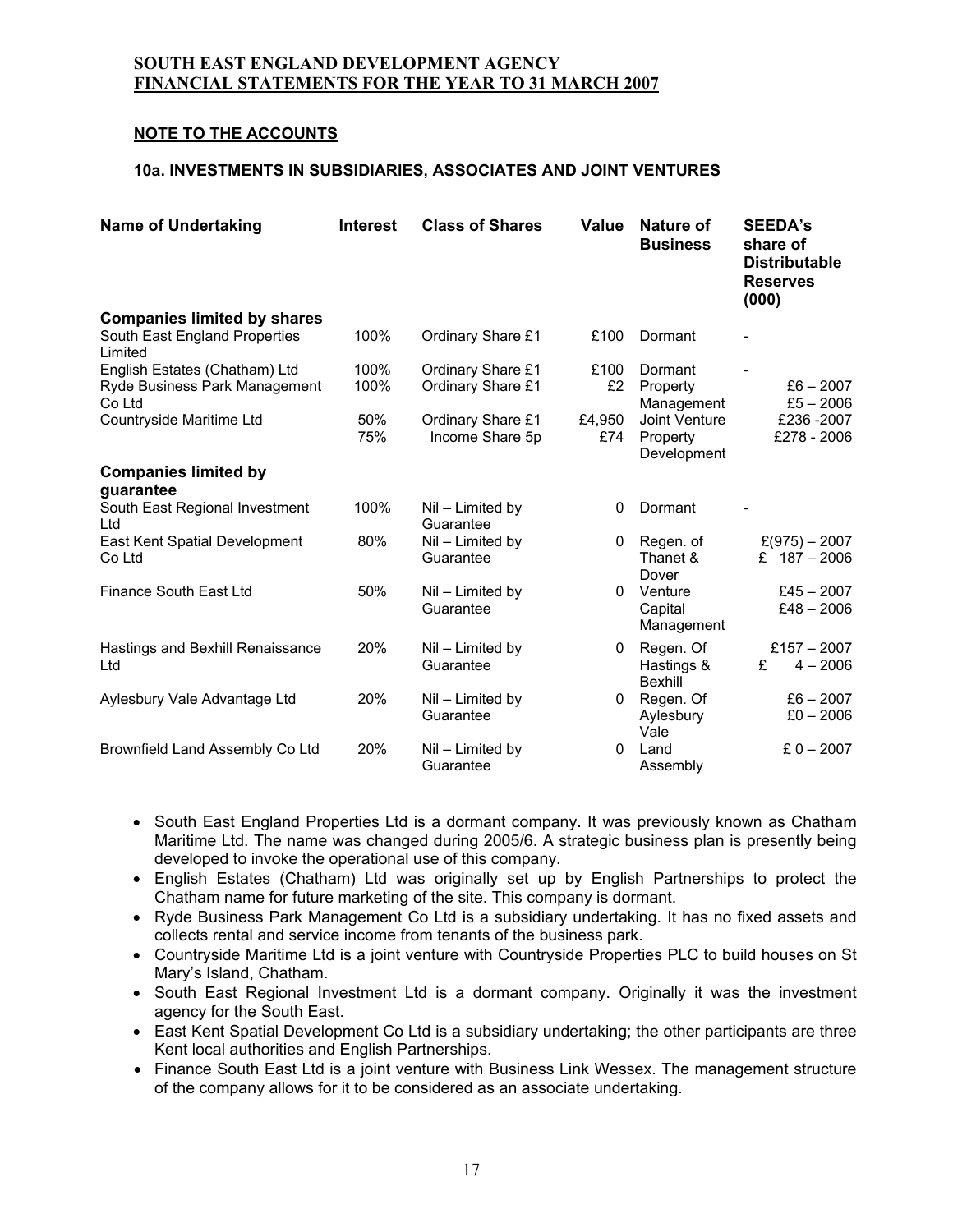## **NOTES TO THE ACCOUNTS**

- Hastings and Bexhill Renaissance Ltd is a regeneration company with the East Sussex County Council, Rother District Council, Hastings Borough Council, Sussex Enterprise and the University of Brighton.
- Aylesbury Vale Advantage Ltd is a regeneration management company for the Aylesbury Vale area. In addition to SEEDA, members of the company include Buckinghamshire County Council, Aylesbury Vale District Council, English Partnerships and the Vale of Aylesbury Primary Care Trust (NHS).
- The Brownfield Land Assembly Company Ltd was registered in February 2007. Other members are the Hyde Housing Association and RJ Barwick Construction Services Ltd

## **10b. AGENCY INVESTMENT IN SUBSIDIARIES, JOINT VENTURES AND ASSOCIATES**

Investments in Subsidiaries are calculated on the basis of the Agency's share in Net Assets/ (Liabilities) as detailed below **2006/7 2006/7**

|                                           | 2006/7         | 2006/7              |
|-------------------------------------------|----------------|---------------------|
|                                           | <b>Total</b>   | <b>Agency Share</b> |
| <b>Investments in Subsidiaries</b>        | £'000          | £'000               |
|                                           |                |                     |
| <b>Fixed Assets:</b>                      |                |                     |
| Ryde Business Park Management Company Ltd | 0              | 0                   |
| East Kent Spatial Development Company Ltd | $\overline{2}$ | $\overline{c}$      |
|                                           | $\overline{2}$ | $\overline{2}$      |
| <b>Current Assets:</b>                    |                |                     |
| Ryde Business Park Management Company Ltd | 8              | 8                   |
| East Kent Spatial Development Company Ltd | 8,352          | 6,681               |
|                                           | 8,360          | 6,689               |
| <b>Gross Assets:</b>                      |                |                     |
| Ryde Business Park Management Company Ltd | 8              | 8                   |
| East Kent Spatial Development Company Ltd | 8,354          | 6,683               |
|                                           | 8,362          | 6,691               |
|                                           |                |                     |
| Liabilities due within one year:          |                |                     |
| Ryde Business Park Management Company Ltd | 2              | 2                   |
| East Kent Spatial Development Company Ltd | 490            | 392                 |
|                                           | 492            | 394                 |
| Liabilities due after one year:           |                |                     |
| Ryde Business Park Management Company Ltd | 0              | 0                   |
| East Kent Spatial Development Company Ltd | 9,082          | 7,266               |
|                                           | 9,082          | 7,266               |
|                                           |                |                     |
| <b>Gross Liabilities:</b>                 |                |                     |
| Ryde Business Park Management Company Ltd | 2              | 2                   |
| East Kent Spatial Development Company Ltd | 9,572          | 7,658               |
|                                           | 9,574          | 7,660               |
| <b>Net Assets/(Liabilities)</b>           |                |                     |
| Ryde Business Park Management Company Ltd | 6              | 6                   |
| East Kent Spatial Development Company Ltd | (1, 219)       | (975)               |
| <b>Total</b>                              | (1, 213)       | (969)               |
|                                           |                |                     |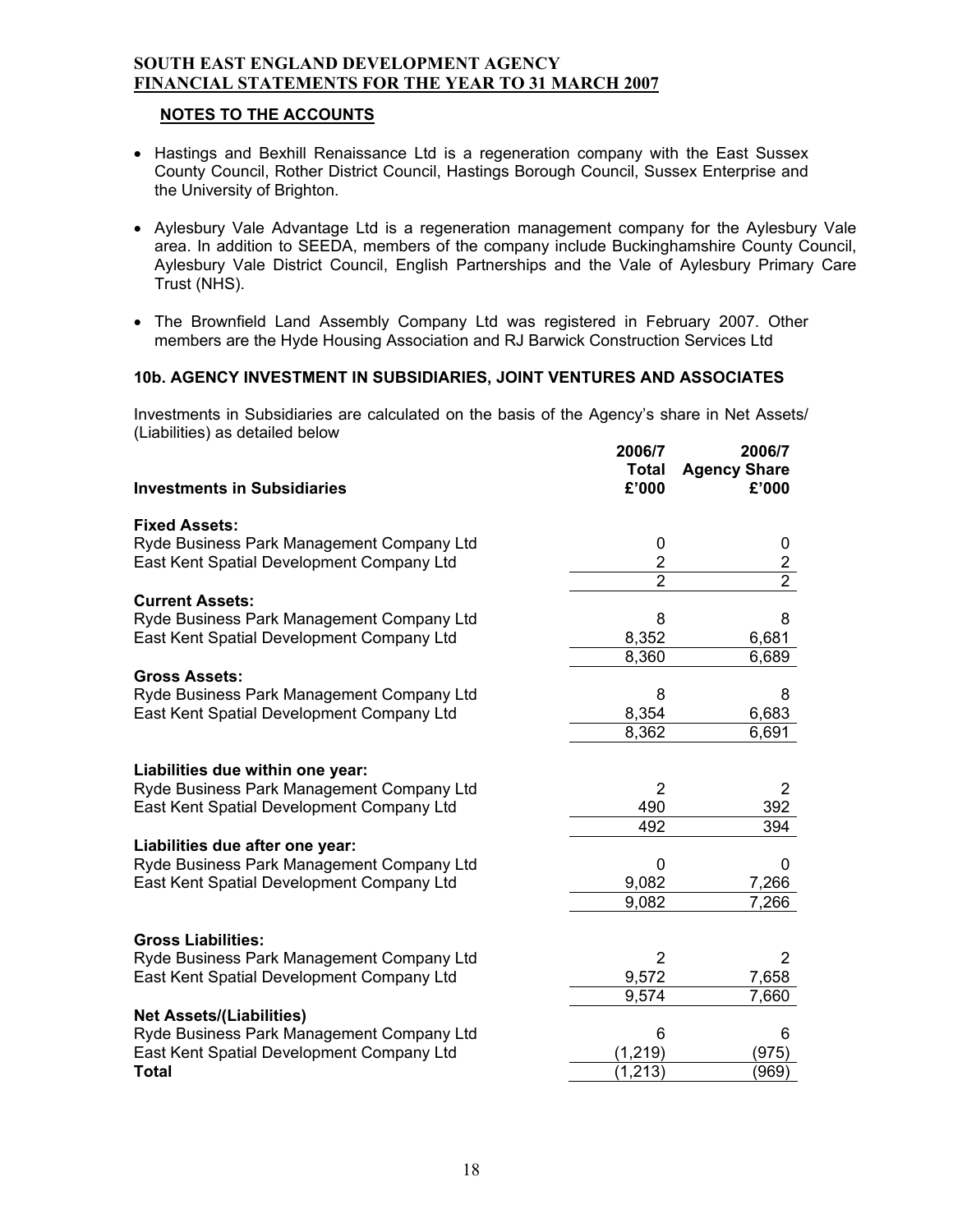#### **NOTE TO THE ACCOUNTS**

**10b. AGENCY INVESTMENT IN SUBSIDIARIES, JOINT VENTURES AND ASSOCIATES (Cont…)** 

**The balance sheet assets and liabilities for the Countryside Maritime joint venture comprised**:

|                                 | 2006/7<br>Total<br>£'000 | 2006/7<br>Agency<br><b>Share</b><br>£'000 |
|---------------------------------|--------------------------|-------------------------------------------|
| <b>Fixed Assets</b>             | 0                        | O                                         |
| <b>Current Assets</b>           | 20,260                   | 8,709                                     |
| <b>Gross Assets</b>             | 20,260                   | 8,709                                     |
| Liabilities due within one year | 10,951                   | 3,937                                     |
| Liabilities due after one year  | 8,953                    | 4,536                                     |
| <b>Gross Liabilities</b>        | 19,904                   | 8,473                                     |
| <b>Total Net Assets</b>         | 356                      | 236                                       |

#### **The Net Assets in relation to Associates comprised**:

|                                      | 2006/7<br>Total<br>£'000 | 2006/7<br><b>Agency</b><br><b>Share</b><br>£'000 |
|--------------------------------------|--------------------------|--------------------------------------------------|
| Hastings and Bexhill Renaissance Ltd | 785                      | 157                                              |
| Finance South East Ltd               | 89                       | 45                                               |
| Aylesbury Vale Advantage Ltd         | 32                       | 6                                                |
| <b>Total Net Assets</b>              | 906                      | 208                                              |

The results for the year and accumulated reserves for the subsidiary companies are

- Ryde Business Park Management Co Ltd -Profit £1,417 Reserves £6,509
- East Kent Spatial Development Co Ltd Profit £44,146 Reserves £(1,219,099)

## **Minority interest's share of the operating surplus of subsidiary companies**

|                                               | 2006/7 | 2005/6 |
|-----------------------------------------------|--------|--------|
|                                               | £'000  | £'000  |
| Minority interest of 20% in East Kent Spatial |        |        |

#### **Minority Interest in subsidiary companies at the Balance Sheet date**

|                                                               | 2006/7<br>£'000 | 2005/6<br>£'000 |
|---------------------------------------------------------------|-----------------|-----------------|
| Minority interest of 20% in East Kent Spatial – Net assets of |                 |                 |
| £(1,219,099) £233,880 -2005/6                                 | (244)           | 47              |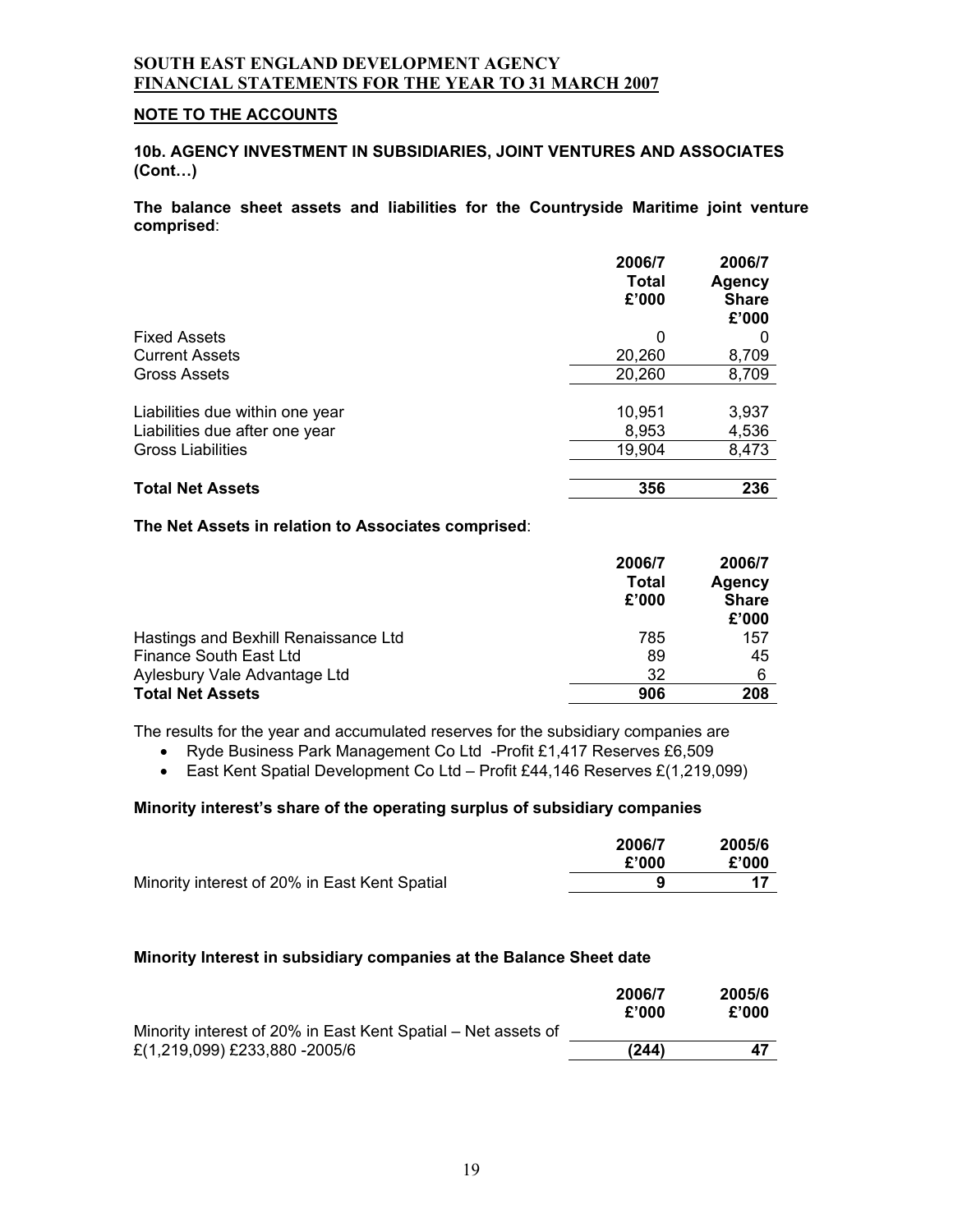## **NOTES TO THE ACCOUNTS**

#### **10c. GROUP INTEREST IN JOINT VENTURES AND ASSOCIATES**:

|                                          | Joint    | <b>Associates</b> | Total |
|------------------------------------------|----------|-------------------|-------|
|                                          | Ventures |                   |       |
|                                          | £'000    | £'000             | £'000 |
| Opening balance                          | 278      | 52                | 330   |
| Movement in year                         | (37)     | (22)              | (59)  |
| Agency share of retained profit / (loss) | (5)      | 178               | 173   |
| Closing balance                          | 236      | 208               | 444   |

Shares owned by the Group in joint ventures and associated undertakings are unlisted

#### • **Joint Ventures**.

The Group's share of operating profits of joint ventures included in the Income and Expenditure Account is as follows:

|                                                                                                   | 2006/7<br>£'000  | 2005/6<br>£'000  |
|---------------------------------------------------------------------------------------------------|------------------|------------------|
| Share of gross operating income of joint ventures<br>Share of gross expenditure of joint ventures | 2.353<br>(2.360) | 2.333<br>(2,387) |
| Share of operating (deficit) in joint venture                                                     |                  | (54)             |

The Group's share of the gross assets and liabilities of its joint ventures was as follows:

|                                                                                           | 2006/7<br>£'000 | 2005/6<br>£'000 |
|-------------------------------------------------------------------------------------------|-----------------|-----------------|
| Share of fixed assets                                                                     | O               |                 |
| Share of current assets                                                                   | 8,709           | 7,818           |
| Share of gross assets                                                                     | 8,709           | 7,818           |
| Share of creditors due within one year<br>Share of creditors due after more than one year | 3,937<br>4,536  | 4,117<br>3,423  |
| Share of gross liabilities                                                                | 8,473           | 7,540           |
| Share of net assets                                                                       | 236             | 278             |

The following are SEEDA's share of the un-audited results for 2006/7 of the joint venture Countryside Maritime Ltd. These figures are based on the agreed control-sharing ratio which is 50/50 for turnover, assets and liabilities whilst taxation and profit/loss are based on SEEDA'S entitlement of two thirds.

|                      | £'000 |                               | £'000 |
|----------------------|-------|-------------------------------|-------|
| Turnover             |       | 2.353 Fixed assets            | 0     |
| Loss before taxation |       | 7 Current assets              | 8.709 |
| Taxation             |       | 2 Liabilities within one year | 3.937 |
| Loss after taxation  |       | 5 Liabilities due > one year  | 4.536 |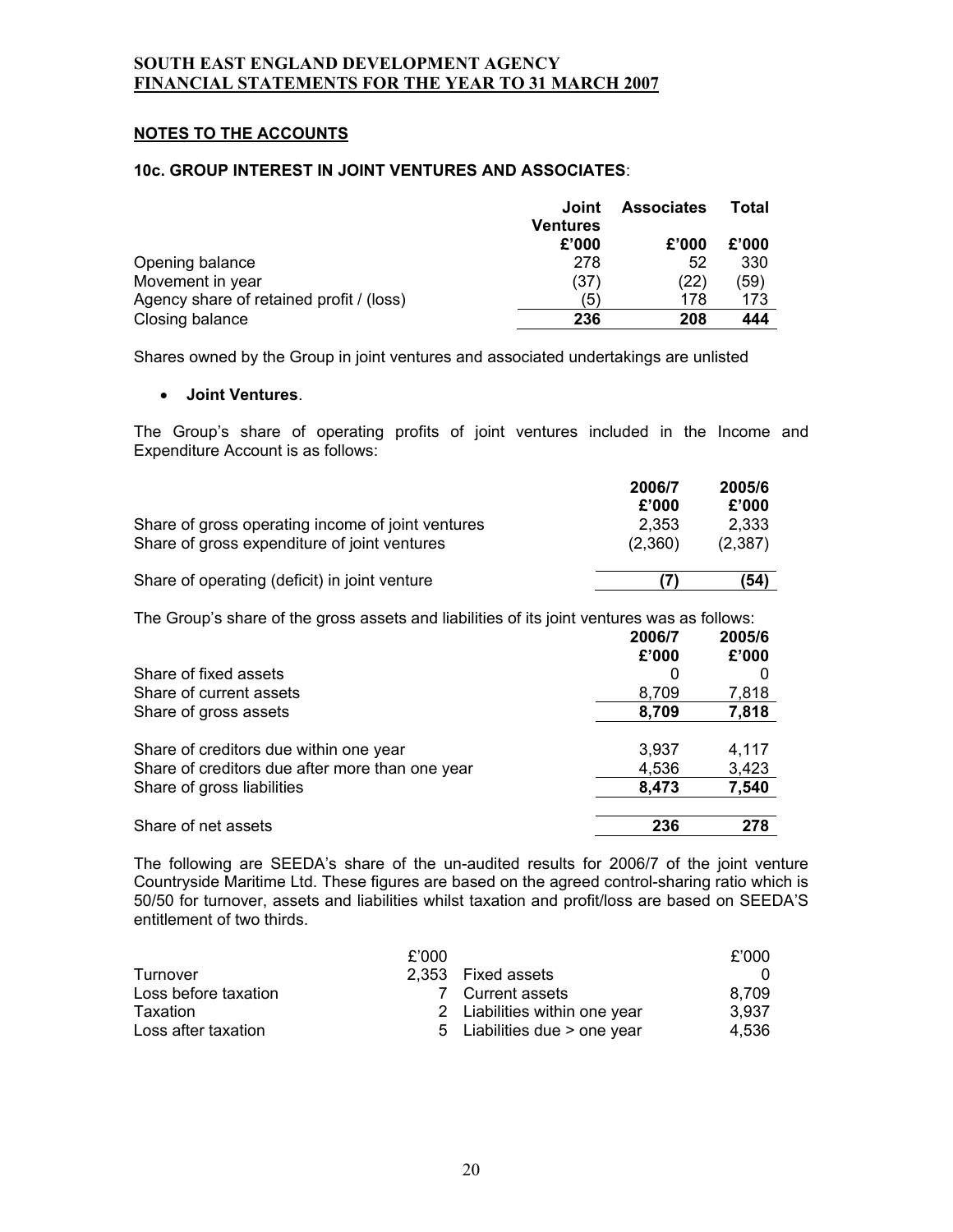# **NOTES TO THE ACCOUNTS**

# **10c. GROUP INTEREST IN JOINT VENTURES AND ASSOCIATES**

## • **Associates**

|                                                | 2006/7 | 2005/6 |
|------------------------------------------------|--------|--------|
|                                                | £'000  | £'000  |
| Group share of operating surplus in associates | 178    |        |

The following are SEEDA's share of the results of associate companies;

• Hastings and Bexhill Renaissance Ltd (HBRL) (20% SEEDA)

|                        | £'000 |                                 | £'000 |
|------------------------|-------|---------------------------------|-------|
| Turnover               |       | 2,472 Fixed assets              | 2,738 |
| Operating profit       |       | 143 Current assets              | 2,902 |
| Profit before taxation |       | 195 Liabilities within one year | 2,783 |
| Taxation               |       | 41 Liabilities due > one year   | 2.700 |
| Profit after taxation  | 152   |                                 |       |

• Finance South East (50% SEEDA)

|                        | £'000 |                                | £'000 |
|------------------------|-------|--------------------------------|-------|
| Turnover               |       | 805 Fixed assets               |       |
| Operating profit       |       | 20 Current assets              | 253   |
| Profit before taxation |       | 22 Liabilities within one year | 215   |
| Taxation               |       | Liabilities due > one year     | 0     |
| Profit after taxation  | 22    |                                |       |

# • Aylesbury Vale Advantage (20% SEEDA)

|                         | £'000 |                               | £'000 |
|-------------------------|-------|-------------------------------|-------|
| Turnover                | 147   | Fixed assets                  | 0     |
| <b>Operating Profit</b> |       | 5 Current assets              | 21    |
| Profit before taxation  |       | 4 Liabilities within one year | 15    |
| Taxation                |       | 0 Liabilities due after one   | 0     |
| Profit after taxation   | 4     | vear                          |       |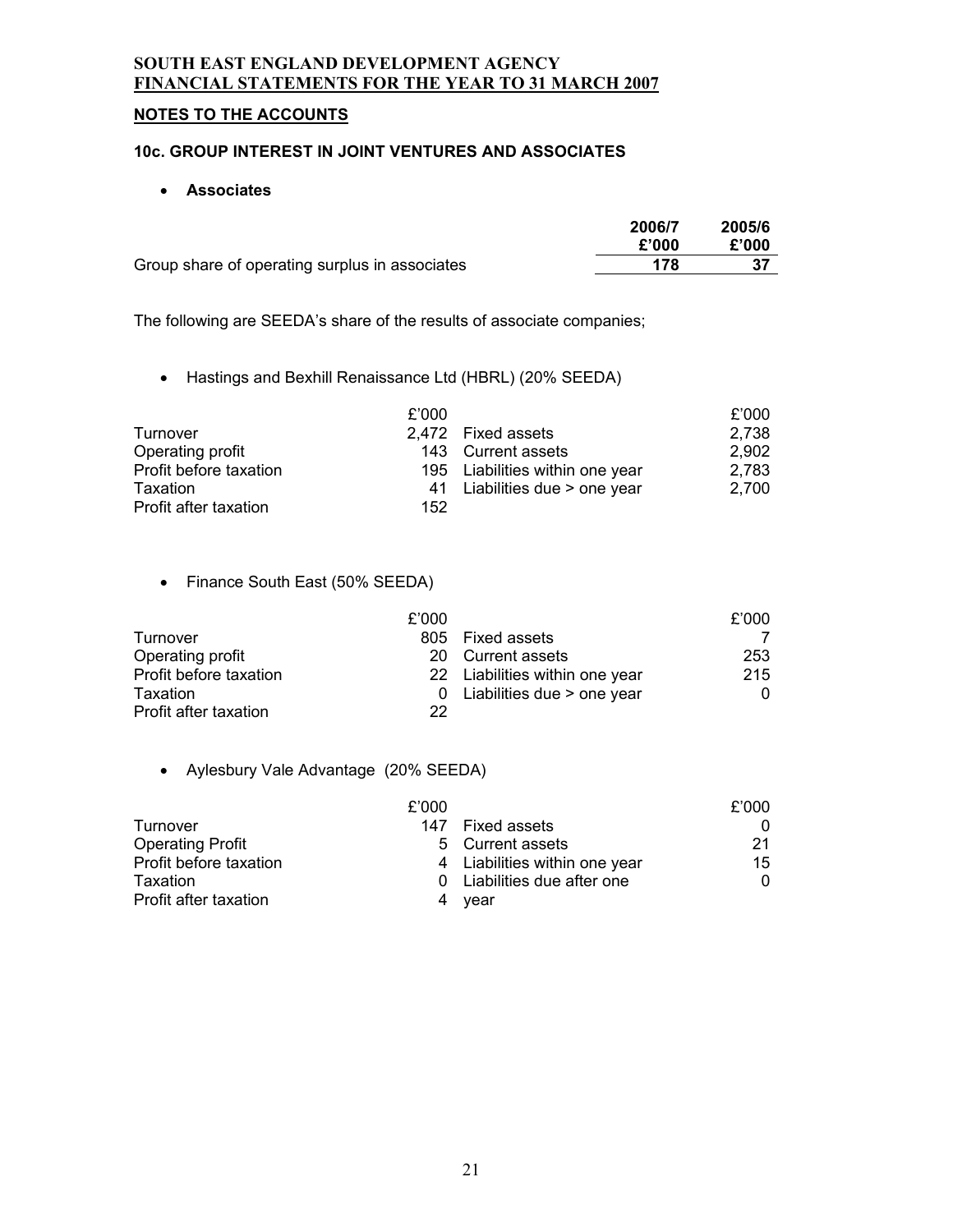# **NOTE TO THE ACCOUNTS**

#### **11. GROUP DEBTORS**

| Debtors due within one year                | 2006/7<br>£'000 | 2005/6<br>£'000 |
|--------------------------------------------|-----------------|-----------------|
| Trade debtors                              | 14,781          | 22,441          |
| Other debtors                              | 4               | 8               |
| Value added tax                            | 399             | 707             |
| Taxation recoverable                       | 4               |                 |
| Payments on account                        | 5,052           | 2,982           |
| Prepayments                                | 1,783           | 1,723           |
| Prepayment - Chatham Maritime Trust        | 343             | 343             |
|                                            | 22,366          | 28,207          |
| Less trade debtors of subsidiary companies | (7, 703)        | (3, 428)        |
| <b>Agency Debtors</b>                      | 14,663          | 24,779          |

| Debtors due after one year          | 2006/7<br>£'000 | 2005/6<br>£'000 |
|-------------------------------------|-----------------|-----------------|
| Disposal proceeds due June 2007     |                 | 789             |
| Management Fees from CML            | 4.766           | 3,696           |
| Prepayment - Crown Estates          | 2,750           | 2.750           |
| Prepayment - Chatham Maritime Trust | 1.369           | 1,712           |
|                                     | 8,885           | 8,947           |

A prepayment was made to Chatham Maritime Trust in March 2002 (and increased in March 2004) to extinguish SEEDA's service charge liability in respect of certain plots on the Chatham Maritime estate in perpetuity. This amount is being released over 10 years.

# **Debtors – Intra-government balances**

| Debtors due within one year                         | 2006/7<br>£'000 | 2005/6<br>£'000 |
|-----------------------------------------------------|-----------------|-----------------|
| Balances with other central government bodies       | 856             | 12,621          |
| Balances with local authorities                     | 922             | 3,385           |
| Balances with NHS organisations                     |                 |                 |
| Balances with public corporations and trading funds | O               | O               |
| Sub total: intra-government balances                | 1,778           | 16,006          |
| Balances with bodies external to government         | 20,588          | 12,201          |
|                                                     | 22,366          | 28,207          |
| Debtors due after one year                          | 2006/7<br>£'000 | 2005/6<br>£'000 |
| Balances with other central government bodies       |                 |                 |
| Balances with local authorities                     |                 |                 |
| Balances with NHS organisations                     |                 |                 |
| Balances with public corporations and trading funds | 2750            | 2,750           |
| Sub total: intra-government balances                | 2750            | 2,750           |
| Balances with bodies external to government         | 6,135           | 6,197           |
|                                                     | 8,885           | 8,947           |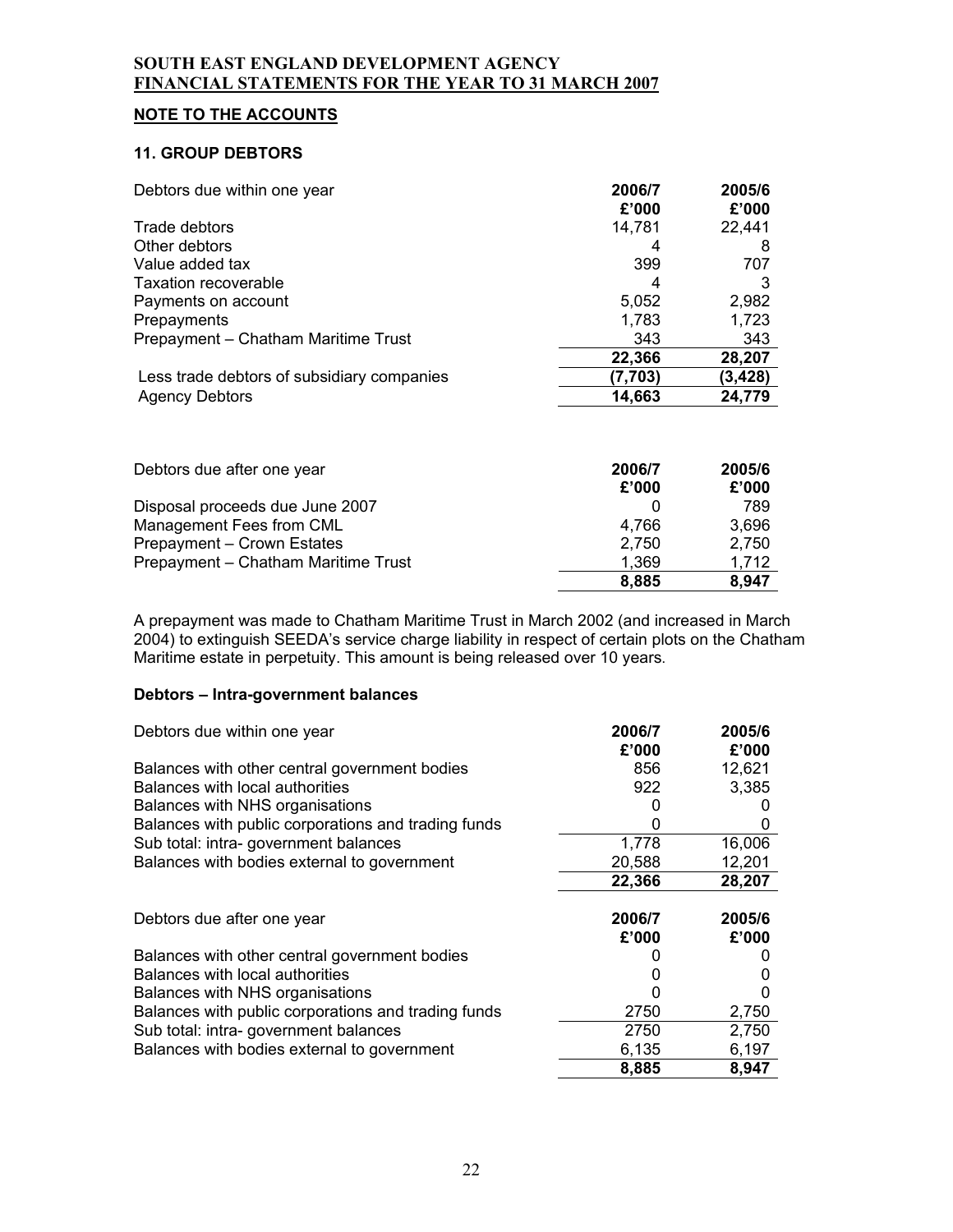# **NOTE TO THE ACCOUNTS**

# **12. GROUP CREDITORS**

| 2006/7<br>2005/6<br>£'000<br>£'000<br>Trade creditors<br>36,432<br>23,679<br>Other creditors<br>772<br>674<br>224<br>Taxation - PAYE<br>194<br>163<br>135<br>Social security<br>687<br>Income in advance<br>1,393<br>Office lease<br>928<br>1,045<br>Grant creditor - European funding<br>3,611<br>0<br>Grant creditor - DCLG<br>2,750<br>2,750<br>Coal grant creditor - EP<br>220<br>220<br>42,176<br>33,701<br>(492)<br>(429)<br>Less Trade Creditors of Subsidiary Companies<br>Agency creditors<br>41,684<br>33,272<br>2006/7<br>2005/6<br>£'000<br>£'000<br>9,083<br>5,308<br>9,083<br>5,308<br>Creditors due within one year<br>2006/7<br>2005/6<br>£'000<br>£'000<br>Balances with other central government bodies<br>3,500<br>4,440<br>Balances with local authorities<br>12,249<br>8,244<br>Balances with NHS organisations<br>0<br>0<br>Balances with public corporations and trading funds<br>3<br>0<br>Sub total: intra-government balances<br>12,687<br>15,749<br>Balances with bodies external to government<br>26,427<br>21,014<br>42,176<br>33,701<br>Creditors due after one year<br>2006/7<br>2005/6<br>£'000<br>£'000<br>Balances with other central Government bodies<br>2,000<br>0<br><b>Balances with Local Authorities</b><br>2,219<br>2,311<br>Balances with NHS organisations<br>0<br>0<br>4,114<br>Balances with public corporations and trading funds<br>0<br>Sub total: intra- Government balances<br>6,333<br>4,311<br>2,750<br>997<br>Balances with bodies external to government<br>9,083<br>5,308 | Creditors due within one year                     | <b>Restated</b> |
|-----------------------------------------------------------------------------------------------------------------------------------------------------------------------------------------------------------------------------------------------------------------------------------------------------------------------------------------------------------------------------------------------------------------------------------------------------------------------------------------------------------------------------------------------------------------------------------------------------------------------------------------------------------------------------------------------------------------------------------------------------------------------------------------------------------------------------------------------------------------------------------------------------------------------------------------------------------------------------------------------------------------------------------------------------------------------------------------------------------------------------------------------------------------------------------------------------------------------------------------------------------------------------------------------------------------------------------------------------------------------------------------------------------------------------------------------------------------------------------------------------------------------------------|---------------------------------------------------|-----------------|
|                                                                                                                                                                                                                                                                                                                                                                                                                                                                                                                                                                                                                                                                                                                                                                                                                                                                                                                                                                                                                                                                                                                                                                                                                                                                                                                                                                                                                                                                                                                                   |                                                   |                 |
|                                                                                                                                                                                                                                                                                                                                                                                                                                                                                                                                                                                                                                                                                                                                                                                                                                                                                                                                                                                                                                                                                                                                                                                                                                                                                                                                                                                                                                                                                                                                   |                                                   |                 |
|                                                                                                                                                                                                                                                                                                                                                                                                                                                                                                                                                                                                                                                                                                                                                                                                                                                                                                                                                                                                                                                                                                                                                                                                                                                                                                                                                                                                                                                                                                                                   |                                                   |                 |
|                                                                                                                                                                                                                                                                                                                                                                                                                                                                                                                                                                                                                                                                                                                                                                                                                                                                                                                                                                                                                                                                                                                                                                                                                                                                                                                                                                                                                                                                                                                                   |                                                   |                 |
|                                                                                                                                                                                                                                                                                                                                                                                                                                                                                                                                                                                                                                                                                                                                                                                                                                                                                                                                                                                                                                                                                                                                                                                                                                                                                                                                                                                                                                                                                                                                   |                                                   |                 |
|                                                                                                                                                                                                                                                                                                                                                                                                                                                                                                                                                                                                                                                                                                                                                                                                                                                                                                                                                                                                                                                                                                                                                                                                                                                                                                                                                                                                                                                                                                                                   |                                                   |                 |
|                                                                                                                                                                                                                                                                                                                                                                                                                                                                                                                                                                                                                                                                                                                                                                                                                                                                                                                                                                                                                                                                                                                                                                                                                                                                                                                                                                                                                                                                                                                                   |                                                   |                 |
|                                                                                                                                                                                                                                                                                                                                                                                                                                                                                                                                                                                                                                                                                                                                                                                                                                                                                                                                                                                                                                                                                                                                                                                                                                                                                                                                                                                                                                                                                                                                   |                                                   |                 |
|                                                                                                                                                                                                                                                                                                                                                                                                                                                                                                                                                                                                                                                                                                                                                                                                                                                                                                                                                                                                                                                                                                                                                                                                                                                                                                                                                                                                                                                                                                                                   |                                                   |                 |
|                                                                                                                                                                                                                                                                                                                                                                                                                                                                                                                                                                                                                                                                                                                                                                                                                                                                                                                                                                                                                                                                                                                                                                                                                                                                                                                                                                                                                                                                                                                                   |                                                   |                 |
|                                                                                                                                                                                                                                                                                                                                                                                                                                                                                                                                                                                                                                                                                                                                                                                                                                                                                                                                                                                                                                                                                                                                                                                                                                                                                                                                                                                                                                                                                                                                   |                                                   |                 |
|                                                                                                                                                                                                                                                                                                                                                                                                                                                                                                                                                                                                                                                                                                                                                                                                                                                                                                                                                                                                                                                                                                                                                                                                                                                                                                                                                                                                                                                                                                                                   |                                                   |                 |
|                                                                                                                                                                                                                                                                                                                                                                                                                                                                                                                                                                                                                                                                                                                                                                                                                                                                                                                                                                                                                                                                                                                                                                                                                                                                                                                                                                                                                                                                                                                                   |                                                   |                 |
|                                                                                                                                                                                                                                                                                                                                                                                                                                                                                                                                                                                                                                                                                                                                                                                                                                                                                                                                                                                                                                                                                                                                                                                                                                                                                                                                                                                                                                                                                                                                   |                                                   |                 |
|                                                                                                                                                                                                                                                                                                                                                                                                                                                                                                                                                                                                                                                                                                                                                                                                                                                                                                                                                                                                                                                                                                                                                                                                                                                                                                                                                                                                                                                                                                                                   |                                                   |                 |
|                                                                                                                                                                                                                                                                                                                                                                                                                                                                                                                                                                                                                                                                                                                                                                                                                                                                                                                                                                                                                                                                                                                                                                                                                                                                                                                                                                                                                                                                                                                                   | Creditors due after one year                      |                 |
|                                                                                                                                                                                                                                                                                                                                                                                                                                                                                                                                                                                                                                                                                                                                                                                                                                                                                                                                                                                                                                                                                                                                                                                                                                                                                                                                                                                                                                                                                                                                   |                                                   |                 |
|                                                                                                                                                                                                                                                                                                                                                                                                                                                                                                                                                                                                                                                                                                                                                                                                                                                                                                                                                                                                                                                                                                                                                                                                                                                                                                                                                                                                                                                                                                                                   | Subsidiary companies – grants received in advance |                 |
|                                                                                                                                                                                                                                                                                                                                                                                                                                                                                                                                                                                                                                                                                                                                                                                                                                                                                                                                                                                                                                                                                                                                                                                                                                                                                                                                                                                                                                                                                                                                   |                                                   |                 |
|                                                                                                                                                                                                                                                                                                                                                                                                                                                                                                                                                                                                                                                                                                                                                                                                                                                                                                                                                                                                                                                                                                                                                                                                                                                                                                                                                                                                                                                                                                                                   | Creditors - Intra-government balances             |                 |
|                                                                                                                                                                                                                                                                                                                                                                                                                                                                                                                                                                                                                                                                                                                                                                                                                                                                                                                                                                                                                                                                                                                                                                                                                                                                                                                                                                                                                                                                                                                                   |                                                   |                 |
|                                                                                                                                                                                                                                                                                                                                                                                                                                                                                                                                                                                                                                                                                                                                                                                                                                                                                                                                                                                                                                                                                                                                                                                                                                                                                                                                                                                                                                                                                                                                   |                                                   |                 |
|                                                                                                                                                                                                                                                                                                                                                                                                                                                                                                                                                                                                                                                                                                                                                                                                                                                                                                                                                                                                                                                                                                                                                                                                                                                                                                                                                                                                                                                                                                                                   |                                                   |                 |
|                                                                                                                                                                                                                                                                                                                                                                                                                                                                                                                                                                                                                                                                                                                                                                                                                                                                                                                                                                                                                                                                                                                                                                                                                                                                                                                                                                                                                                                                                                                                   |                                                   |                 |
|                                                                                                                                                                                                                                                                                                                                                                                                                                                                                                                                                                                                                                                                                                                                                                                                                                                                                                                                                                                                                                                                                                                                                                                                                                                                                                                                                                                                                                                                                                                                   |                                                   |                 |
|                                                                                                                                                                                                                                                                                                                                                                                                                                                                                                                                                                                                                                                                                                                                                                                                                                                                                                                                                                                                                                                                                                                                                                                                                                                                                                                                                                                                                                                                                                                                   |                                                   |                 |
|                                                                                                                                                                                                                                                                                                                                                                                                                                                                                                                                                                                                                                                                                                                                                                                                                                                                                                                                                                                                                                                                                                                                                                                                                                                                                                                                                                                                                                                                                                                                   |                                                   |                 |
|                                                                                                                                                                                                                                                                                                                                                                                                                                                                                                                                                                                                                                                                                                                                                                                                                                                                                                                                                                                                                                                                                                                                                                                                                                                                                                                                                                                                                                                                                                                                   |                                                   |                 |
|                                                                                                                                                                                                                                                                                                                                                                                                                                                                                                                                                                                                                                                                                                                                                                                                                                                                                                                                                                                                                                                                                                                                                                                                                                                                                                                                                                                                                                                                                                                                   |                                                   |                 |
|                                                                                                                                                                                                                                                                                                                                                                                                                                                                                                                                                                                                                                                                                                                                                                                                                                                                                                                                                                                                                                                                                                                                                                                                                                                                                                                                                                                                                                                                                                                                   |                                                   |                 |
|                                                                                                                                                                                                                                                                                                                                                                                                                                                                                                                                                                                                                                                                                                                                                                                                                                                                                                                                                                                                                                                                                                                                                                                                                                                                                                                                                                                                                                                                                                                                   |                                                   |                 |
|                                                                                                                                                                                                                                                                                                                                                                                                                                                                                                                                                                                                                                                                                                                                                                                                                                                                                                                                                                                                                                                                                                                                                                                                                                                                                                                                                                                                                                                                                                                                   |                                                   |                 |
|                                                                                                                                                                                                                                                                                                                                                                                                                                                                                                                                                                                                                                                                                                                                                                                                                                                                                                                                                                                                                                                                                                                                                                                                                                                                                                                                                                                                                                                                                                                                   |                                                   |                 |
|                                                                                                                                                                                                                                                                                                                                                                                                                                                                                                                                                                                                                                                                                                                                                                                                                                                                                                                                                                                                                                                                                                                                                                                                                                                                                                                                                                                                                                                                                                                                   |                                                   |                 |
|                                                                                                                                                                                                                                                                                                                                                                                                                                                                                                                                                                                                                                                                                                                                                                                                                                                                                                                                                                                                                                                                                                                                                                                                                                                                                                                                                                                                                                                                                                                                   |                                                   |                 |
|                                                                                                                                                                                                                                                                                                                                                                                                                                                                                                                                                                                                                                                                                                                                                                                                                                                                                                                                                                                                                                                                                                                                                                                                                                                                                                                                                                                                                                                                                                                                   |                                                   |                 |
|                                                                                                                                                                                                                                                                                                                                                                                                                                                                                                                                                                                                                                                                                                                                                                                                                                                                                                                                                                                                                                                                                                                                                                                                                                                                                                                                                                                                                                                                                                                                   |                                                   |                 |
|                                                                                                                                                                                                                                                                                                                                                                                                                                                                                                                                                                                                                                                                                                                                                                                                                                                                                                                                                                                                                                                                                                                                                                                                                                                                                                                                                                                                                                                                                                                                   |                                                   |                 |
|                                                                                                                                                                                                                                                                                                                                                                                                                                                                                                                                                                                                                                                                                                                                                                                                                                                                                                                                                                                                                                                                                                                                                                                                                                                                                                                                                                                                                                                                                                                                   |                                                   |                 |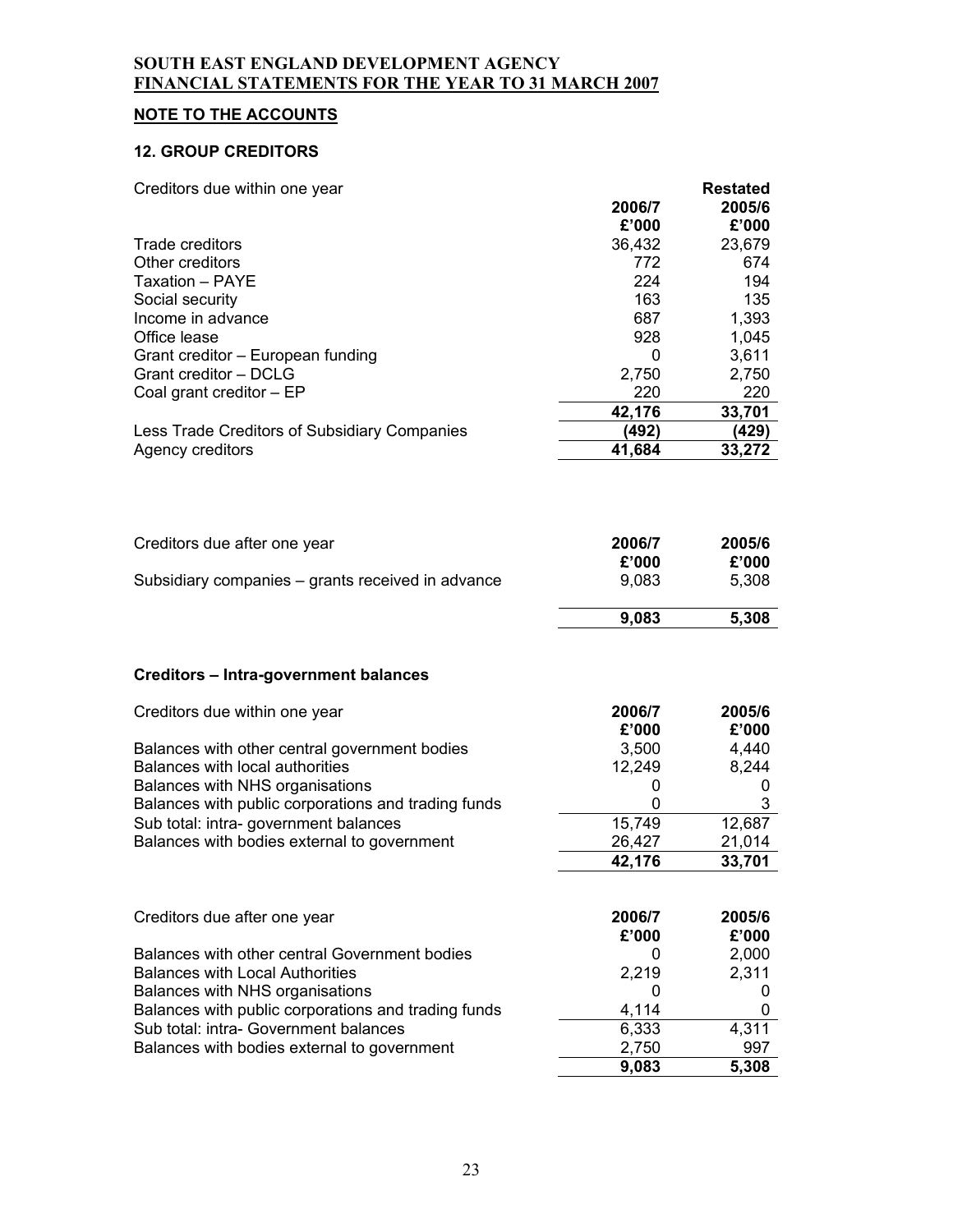### **NOTE TO THE ACCOUNTS**

#### **13. PROVISIONS FOR LIABILITIES AND CHARGES**

Deferred taxation is fully provided on timing differences arising between the recognition of gains and losses in the financial statements and the tax computation. It is calculated based on tax rates which are enacted, or substantively enacted, as at the Balance Sheet date. There is no deferred tax liability for 2006/7, nor was there any for 2005/6. Consequently no provision has been made for deferred tax.

The acquisition of the GKN Isle of Wight site in 2004 included an option for English Partnerships (EP) to purchase part of the land. If invoked, this option involves a payment or land transfer by SEEDA to EP, as return for a grant awarded by EP of £4.5 million. EP has indicated they will invoke this option and SEEDA has made provision for £4.5 million.

|                                                          | 2006/7 | 2005/6 |
|----------------------------------------------------------|--------|--------|
|                                                          | £'000  | £'000  |
| Opening balance                                          | 4.600  | 4.600  |
| Reduction in provision due to recalculation of liability | (100)  |        |
|                                                          | 4.500  | 4.600  |

#### **14. BAD AND DOUBTFUL DEBT PROVISION**

|                      | 2006/7 | 2005/6 |
|----------------------|--------|--------|
|                      | £'000  | £'000  |
| Opening balance      | 3,764  | 3,847  |
| Movement in balances | (135)  | (83)   |
|                      | 3,629  | 3,764  |

The remaining bad debt provision relates to the CML joint venture company. The company remains a going concern and is now earning profits; the cash flow is soon expected to allow the balance to be significantly reduced.

#### **15. STOCK OF DEVELOPMENT ASSETS**

|                                                  | 2006/7<br>£'000 | 2006/7<br>£'000 | 2005/6<br>£'000 | 2005/6<br>£'000 |
|--------------------------------------------------|-----------------|-----------------|-----------------|-----------------|
| Opening balance                                  |                 | 165,748         |                 | 130,344         |
| Additions in year                                |                 | 21,670          |                 | 50,589          |
| Disposal proceeds in year                        | (12, 593)       |                 | (11, 240)       |                 |
| Profit on disposal                               | 4,848           |                 | 777             |                 |
| Net book value of assets sold                    |                 | (7, 745)        |                 | (10, 463)       |
| Transfer to Government Grant                     |                 | 540             |                 | 3,074           |
| Reserve on revaluation                           |                 |                 |                 |                 |
| Book value of development assets<br>written down |                 | (7,677)         |                 | (11, 119)       |
| Book value of development assets<br>written back |                 | 1,791           |                 | 3,323           |
|                                                  |                 | 174.327         |                 | 165,748         |

Amounts written down and back in respect of Development Assets relate to the difference between valuations at year end performed on a basis of the lower of current replacement cost and net realisable value (see note 1f), compared to historic book cost.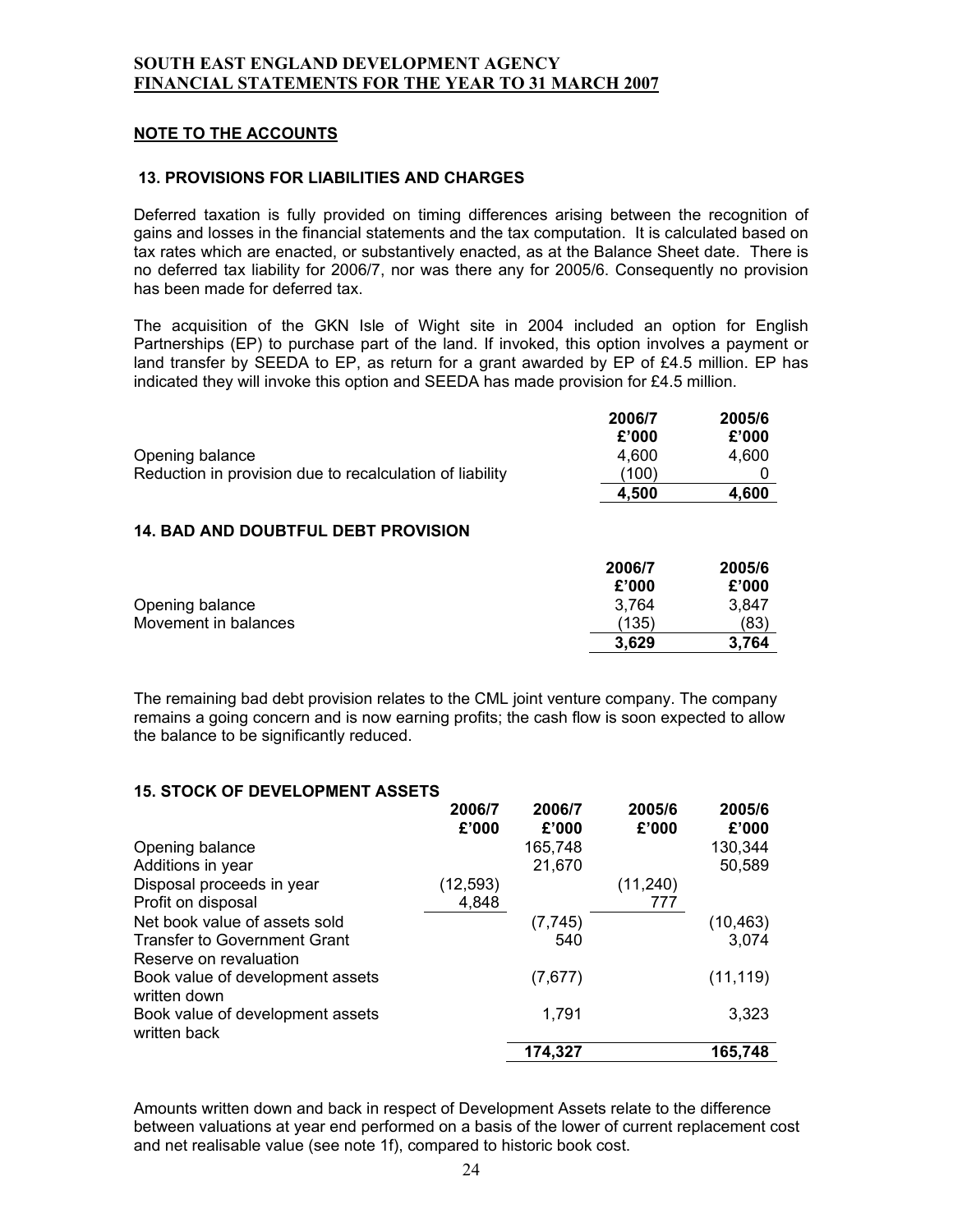# **NOTES TO THE ACCOUNTS**

#### **16. LONG TERM LOANS**

|                                                       | 2006/7 | 2005/6 |
|-------------------------------------------------------|--------|--------|
|                                                       | £'000  | £'000  |
| Opening balance – Former Rural Development Commission | 147    | 182    |
| Loans repaid during the year                          | (48)   | (35)   |
|                                                       | 99     | 147    |

## **17. GOVERNMENT GRANT RESERVE**

|                         | <b>Grant in Aid</b> | General  | Revaluation | Total      |
|-------------------------|---------------------|----------|-------------|------------|
|                         | reserve             | Reserve  | Reserve     |            |
| <b>Opening Balances</b> | 155,274             | 522      | 22,801      | 178,597    |
| 2006/7 GIA received     | 159,000             |          |             | 159,000    |
| Net expenditure for the | (150, 839)          | 209      |             | (150, 630) |
| financial year          |                     |          |             |            |
| Increase in revaluation |                     |          | 540         | 540        |
| Reserve                 |                     |          |             |            |
| Decrease in investment  |                     | (1, 257) |             | (1, 257)   |
| in Subsidiaries, JV and |                     |          |             |            |
| Associates              |                     |          |             |            |
|                         | 163,435             | (526)    | 23,341      | 186,250    |

# **18. RECONCILIATION OF NET EXPENDITURE TO NET CASH OUTFLOW FROM OPERATING ACTIVITIES**

|                                             |            | <b>Restated</b> |
|---------------------------------------------|------------|-----------------|
|                                             | 2006/7     | 2005/6          |
|                                             | £'000      | £'000           |
| Net expenditure on operating activities     | (151, 727) | (144, 032)      |
| Depreciation                                | 651        | 871             |
| Additions to stock of development assets    | (21, 670)  | (50,589)        |
| Book value of development assets sold       | 7,745      | 10,463          |
| Amounts written off - development assets    | 7,677      | 11,119          |
| Amounts written back – development assets   | (1,791)    | (3,323)         |
| Share of results in joint ventures          |            | 38              |
| Share of results in associated undertakings | (168)      | (55)            |
| Group Companies Consolidation Adjustment    | (1,550)    |                 |
| Decrease in group debtors                   | 5,903      | 5,219           |
| Increase in group creditors and provisions  | 12,150     | 1,061           |
| Net cash outflow from operating activities  | 142.773)   | 169,228         |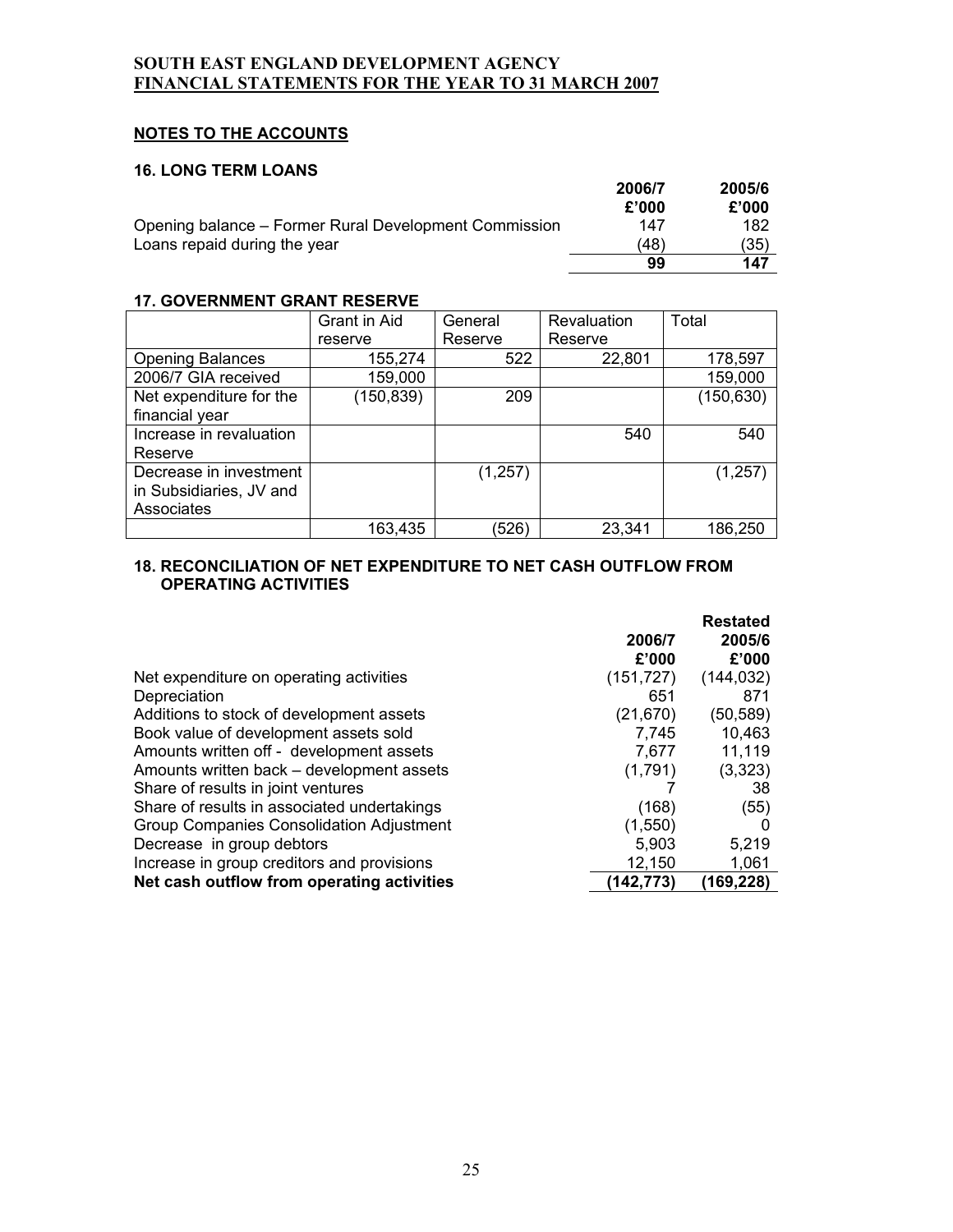# **NOTES TO THE ACCOUNTS**

## **19. TAXATION**

The Group taxation charge based on Group taxable profits for the year

|                                            | 2006/7 | 2005/6 |
|--------------------------------------------|--------|--------|
|                                            | £'000  | £'000  |
| Current year taxation charges              | 11     | (35)   |
| Share of taxation charge of joint ventures |        | 16     |
| Share of taxation charge of associates     | (42)   | (8)    |
| Released to income and expenditure         | (29)   | '27    |

There is no deferred tax liability for 2006/7

#### **20. RECONCILIATION OF GROUP NET CASH FLOW TO MOVEMENT IN NET FUNDS**

|                                | 2006/7<br>£'000 | 2005/6<br>£'000 |
|--------------------------------|-----------------|-----------------|
| Increase in cash               | 16,980          | 6,365           |
| Cash to repurchase debt        | 0               |                 |
| Cash increase liquid resources | 0               |                 |
| Change in net funds            | 16,980          | 6,365           |
| Net Funds as at 31.03.06       | 17,791          | 11,426          |
| Net Funds as at 31.03.07       | 34.771          | 17.791          |

The Agency Net funds position increased from £15,243k to £34,113k (increase £18,870k)

#### **21. OPERATING LEASES**

As at March 2007 the Agency had annual commitments under operating leases as follows:-

|                             | <b>Building</b> | Car<br>Leases | Other  | Total  | <b>Total</b> |
|-----------------------------|-----------------|---------------|--------|--------|--------------|
|                             | 2006/7          | 2006/7        | 2006/7 | 2006/7 | 2005/6       |
|                             | £'000           | £'000         | £'000  | £'000  | £'000        |
| Leases expiring             |                 |               |        |        |              |
| -within one year            | 0               |               | O      | 0      | 182          |
| -between one and five years | 127             | 87            | 5      | 219    | 243          |
| -more than five years       | 1,155           | 117           | 8      | 1,280  | 1,140        |
|                             | 1,282           | 204           | 13     | 1,499  | 1,565        |

Rental costs of operating leases are charged to the Income and Expenditure Account on a straight line basis over the term of the lease.

#### **22. COMMITMENTS**

|             | 2006/7<br>£'000 | 2005/6<br>£'000 |
|-------------|-----------------|-----------------|
| Commitments | 99,975          | 30.120          |

Commitments are the forecast future expenditure on approved projects as at 31<sup>st</sup> March 2007. The increase reflects advanced planning of projects.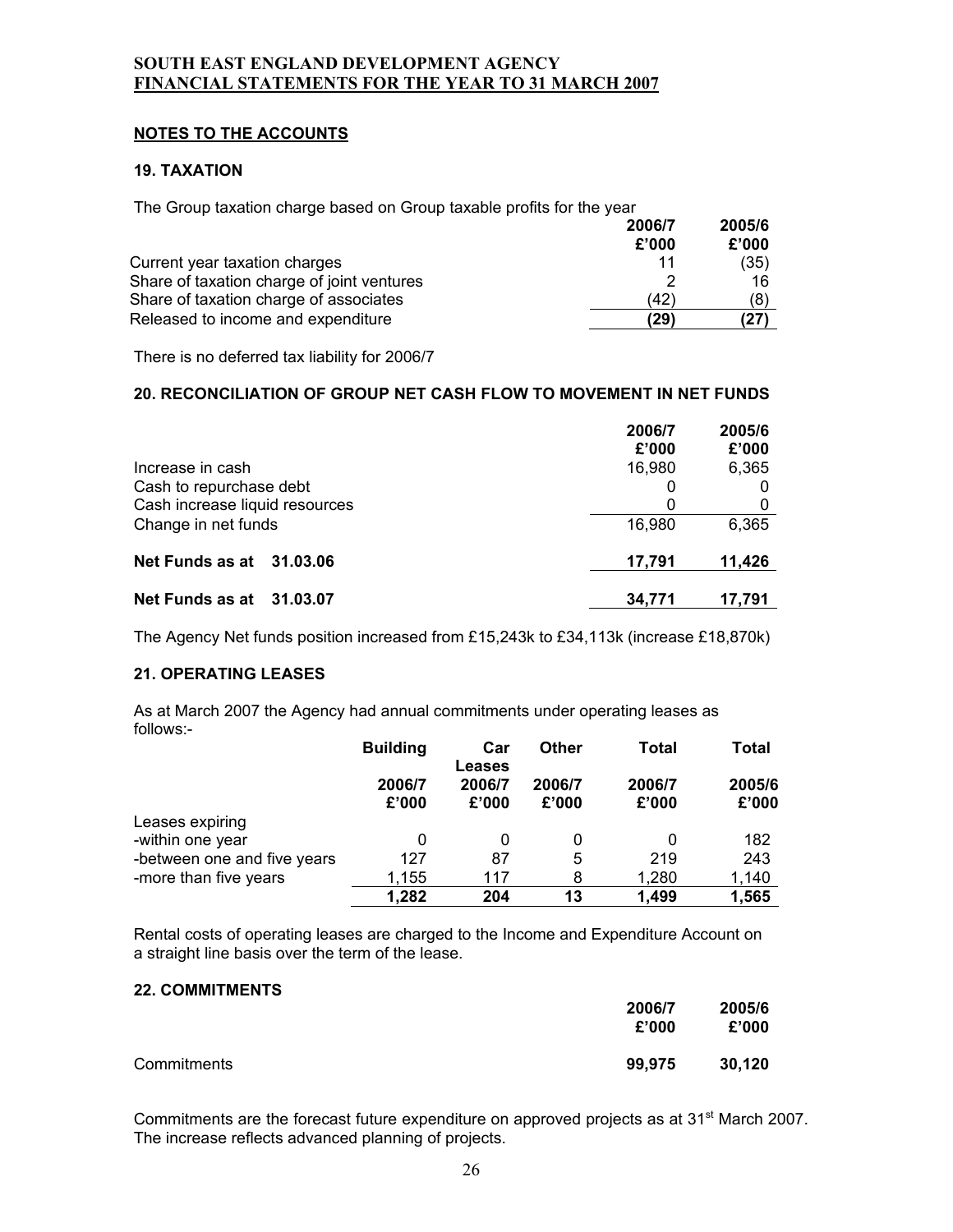## **NOTES TO THE ACCOUNTS**

#### **23. CONTINGENT LIABILITY**

A Letter of Comfort has been provided to the bankers of the Joint Venture company, Countryside Maritime Ltd (CML). This letter has been issued with approval from the Department of Trade and Industry and the Treasury, in accordance with the requirements of the Financial Memorandum. The Letter of Comfort provides support for the financing facility required for the house-building project at St. Mary's Island, Chatham. An additional £5m funding has been provided by the Department for Communities and Local Government (DCLG) in order to increase the rate of house building. This amount will be used as working capital for the CML building activity. A matching amount will be provided by the JV partner, Countryside Properties PLC, in accordance with a signed utilisation agreement.

#### **24. RELATED PARTY TRANSACTIONS**

SEEDA is an Executive Non-Departmental Public Body sponsored by the Department of Trade and Industry (DTI). The DTI is regarded as a related party with which, during the year, the Agency has had a significant number of material transactions.

The Department for Communities and Local Government (DCLG) is the sponsor body of English Partnerships and therefore regarded as a related party. In addition, SEEDA manages the Kent coalfield regeneration programme on behalf of English Partnerships and also manages the Community Growth Area funding on behalf of DCLG.

SEEDA has had a number of material transactions with other Government Departments and other central Government bodies, including the Department for Education and Skills. In addition, SEEDA has financial dealings with a large number of public and private sector organisations including Business Links, Learning and Skills Councils, Local Authorities, Economic Partnerships, voluntary groups and private companies.

The Agency had a number of related transactions with the undertakings it has an interest in: Ryde Business Park Management Co Ltd, East Kent Spatial Development Co Ltd, Finance South East Ltd, Hastings and Bexhill Renaissance Ltd (HBRL) and Countryside Maritime Ltd (CML) (see note 10). SEEDA made grant payments to HBRL of £11,503k and to Finance South East of £ 919k during 2006/7.

Board members, as a standing item on the Board agenda, are asked to consider each item on the Board agenda and declare any interest at the commencement of each Board meeting. All declarations are recorded in the Board minutes. In addition, a register is maintained of financial and other interests of Board Members. Staff are required to declare related party transactions if applicable and a central register is kept.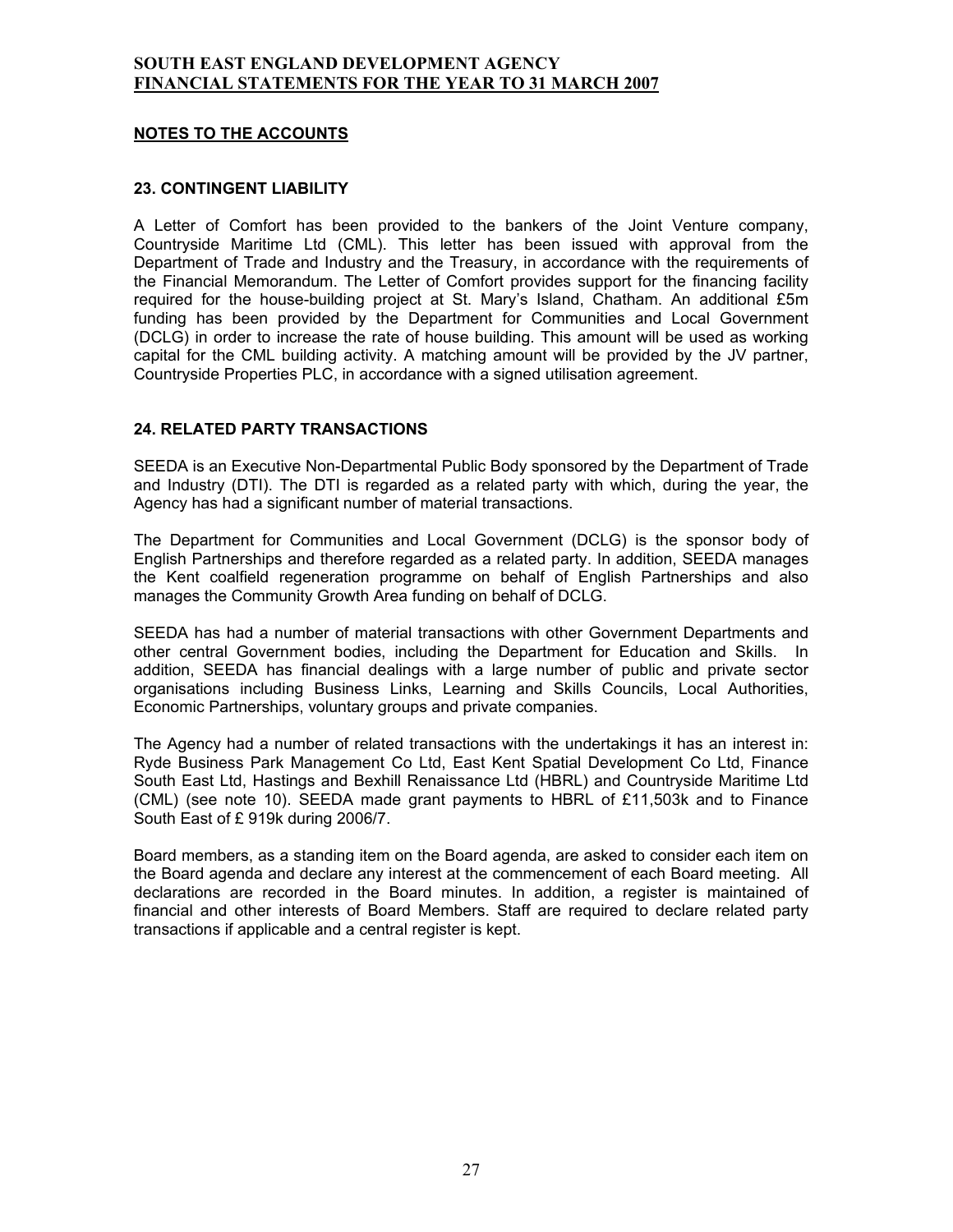#### **NOTES TO THE ACCOUNTS**

The following is a list of transactions with organisations Board Members have declared an Interest in for 2006/7.

James Brathwaite CBE - Director of Brathwaite & Co, payment of £28,838 for office and secretary expenses for SEEDA chair. Director of Environment Agency, payment of £41,505 for fees. Director of Farnham Castle Briefings Ltd, payment of £3,869 for events. Director of Morgan Everett Ltd, payment of £63,041 for grants. Director of University of Greenwich, payment of £1,121,455 for grants. Committee Member of DEFRA Commission on Environmental Markets and Economic Performance, payment of £25,150 for joint projects. Committee Member of Strategic Supply Chain Group, payment of £98,335 for grants. Member of Commonwealth Club, payment of £3,067 for events. Member of Arts & Business Fellowship, payment of £2,500 for grants.

Rob Douglas CBE - Director of Surrey Economic Partnership Ltd, payment of £331,525 for grants. Chair of Surrey Learning & Skills Council Ltd, payment of £50,000 for grants.

Peter Jones – Leader of East Sussex County Council, payment of £1,389,554 for grants. Director of East Sussex Economic Partnership Ltd, payment of £80,000 for grants.

Robert Anderson – Councillor of Slough Borough Council, payment of £799,856 for grants.

Liz Brighouse - Councillor of Oxfordshire County Council, payment of £557,314 for grants. Member of Milton Keynes, Oxfordshire and Buckinghamshire Learning & Skills Council, payment of £800 for grants.

Poul Christensen CBE -Deputy Chair of Natural England, payment of £3,000 for a joint project.

Sarah Hohler – Councillor of Kent County Council, payment of £523,383 for grants. Member of Arts Council England SE, payment of £160,000 for grants.

Keith House – Councillor of Hampshire County Council, payment of £693,008 for grants.

Sue John - Trustee/Director of Culture South East, payment of £15,000 for grants. Councillor of Brighton & Hove City Council, payment of £29,100 for grants. Trustee/Director of Brighton, Dome & Festival Ltd, payment of £3,569 for events.

Mary McAnally - Director of Department of Trade & Industry, payment of £58,346 for secondee. Member of Sport England South East, payment of £31,174 for a joint project.

John Peel – Chair of Central Sussex College Corporation, payment of £16,662 for grant. Director of EEF South/EEF South Trustees Ltd, payment of £2,675,350 for grants. Director of Engineering Employers Federation (EEF), payment of £1,803 for joint project. Director of West Sussex Economic Partnership Ltd, payment of £192,095 for grants. Member of Institute of Directors, payment of £11,509 for events.

Alex Pratt - Director of Business Link Solutions Ltd., payment of £4,617,752 for grants.

Fiona Pollard - Director of Learning & Skills Council, payment of £63,511 for joint project.

Bill Wakeham - Vice Chancellor of University of Southampton, payment of £90,055 for grants. Member of Engineering and Physical Sciences Research Council, payment of £2,500 for grants. Member of Higher Education South East, payment of £1,326 for grants.

Phil Wood - Director of Sussex Enterprise, payment of £5,073,716 for grants.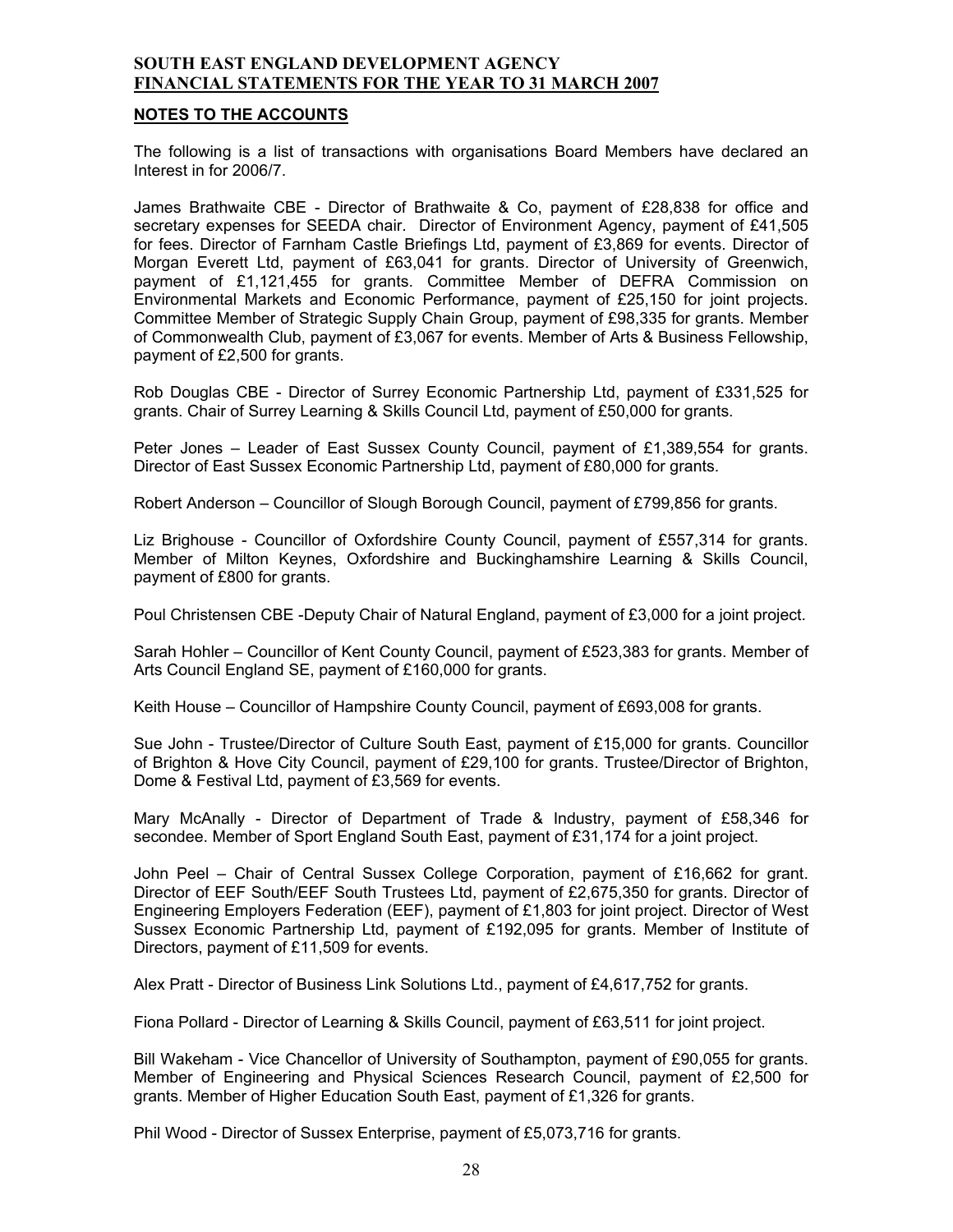#### **NOTES TO THE ACCOUNTS**

The Chief Executive, Pam Alexander, declared an interest as an associate of the New Economics Foundation which SEEDA awarded a grant of £19,564; she is also a board member of Brighton Dome and Festival Ltd which SEEDA paid £3,569 for costs of events.

The following SEEDA staff are also Directors of SEEDA subsidiaries, joint ventures and associates as detailed in note 10 and receive no additional remuneration for these additional responsibilities.

| Pam Alexander    | Countryside Maritime Ltd                                                                             |
|------------------|------------------------------------------------------------------------------------------------------|
| Jeff Alexander   | South East Regional Investment Ltd, Finance South East Ltd                                           |
|                  | Aylesbury Vale Advantage Ltd                                                                         |
| Valerie Carter   | East Kent Spatial Development Ltd                                                                    |
| Peter Cusdin     | Ryde Business Park Management Ltd                                                                    |
| Paul Hudson      | East Kent Spatial Development Ltd                                                                    |
| Chris Moore      | East Kent Spatial Development Ltd, BLAC                                                              |
| John Parsonage   | Hastings and Bexhill Renaissance Ltd                                                                 |
| Jonathon Sadler  | South East England Properties Ltd, English Estates Ltd Countryside                                   |
|                  | Maritime Ltd, East Kent Spatial Development Ltd                                                      |
| Keith Sadler     | East Kent Spatial Development Ltd                                                                    |
| Stephen Sadler   | East Kent Spatial Development Ltd                                                                    |
| John Shaw        | Hastings and Bexhill Renaissance Ltd                                                                 |
| Duncan Straughen | Hastings and Bexhill Renaissance Ltd, South East England Properties                                  |
|                  | Ltd, English Estates (Chatham) Ltd, South East Regional Investment Ltd                               |
| David Tucker     | Countryside Maritime Ltd, East Kent Spatial Development Ltd, Hastings<br>and Bexhill Renaissance Ltd |

#### **25. POST BALANCE SHEET EVENTS**

It is anticipated that SEEDA will assume responsibility for the implementation of the European Regional Development Fund Programme from the Government Office for the South East during the financial year 2007-08

The South East England Development Agency's financial statements are laid before the Houses of Parliament by the Secretary of State of the Department of Trade and Industry. FRS21 requires the Agency to disclose the date on which the accounts are authorised for issue. This is the date on which the certified accounts are despatched by the Agency to the Secretary of State of the Department of Trade and Industry.

The authorised date for issue is  $20<sup>th</sup>$  July 2007